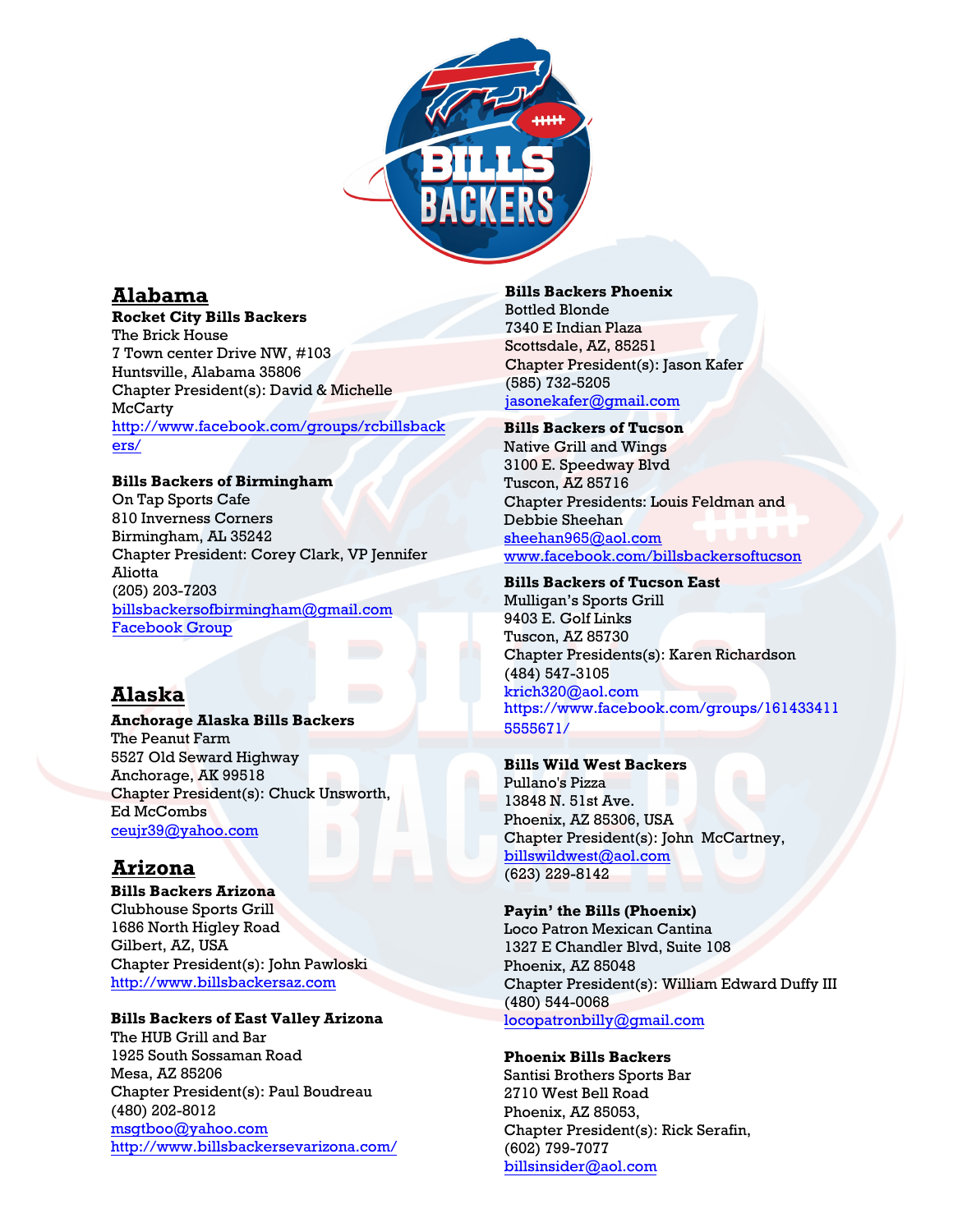# **Arkansas**

## **Bills Backers of Little Rock**

Buffalo Wild Wings 4600 Silvercreek Drive Sherwood, AR 72120 Chapter President: Shane Muse, [enahsj@gmail.com](mailto:enahsj@gmail.com)

# **California**

**Bills Backers of the California High Desert** Buffalo Wild Wings 18965 Bear Valley Road Apple Valley, CA 92308, USA Chapter President(s): Marcy Newbern, (760) 961-1500 [magicmarcy@hotmail.com](mailto:magicmarcy@hotmail.com) [https://www.facebook.com/pages/Buffalo-](https://www.facebook.com/pages/Buffalo-Bills-Backers-of-the-California-High-Desert/324678627698667)[Bills-Backers-of-the-California-High-](https://www.facebook.com/pages/Buffalo-Bills-Backers-of-the-California-High-Desert/324678627698667)[Desert/324678627698667](https://www.facebook.com/pages/Buffalo-Bills-Backers-of-the-California-High-Desert/324678627698667)

## **Bills Backers of the Desert**

66635 Casa Grande Drive Playoffs Sports Lounge Desert Hot Springs, CA 92240 Chapter Presidents(s): Sam Messler (760) 329-7895 [teamsamm@roadrunner.com](mailto:teamsamm@roadrunner.com) [http://www.meetup.com/Buffalo-Bills-Backers](http://www.meetup.com/Buffalo-Bills-Backers-of-the-Desert-Meetup/)[of-the-Desert-Meetup/](http://www.meetup.com/Buffalo-Bills-Backers-of-the-Desert-Meetup/)

## **East Side Bills Backers of Los Angeles**

Ye Rustic Inn 1831 Hillhurst Ave Los Angeles, CA 90027 Chapter President(s): Mark McCune, Jesse [Kubanet](mailto:gregkash@gmail.com) [mark@buffalobear.co](https://www.facebook.com/groups/306646329536803/) [Facebo](https://www.facebook.com/groups/306646329536803/)[ok Group](https://www.facebook.com/groups/306646329536803/?multi_permalinks=971648679703228¬if_id=1536177625449458¬if_t=group_activity)

#### **Inland Empire Bills Backers of San Bernardino**

Chili's Grill and Bar 475 E Hospitality Ln San Bernardino, CA 92408 Chapter President(s): Jeff Knipper [billsbackersofsanbernardino@yahoo.com](mailto:billsbackersofsanbernardino@yahoo.com) (909) 659-6947

#### **Los Angeles Bills Backers**  Ixtapa Cantina 119 East Colorado Blvd Pasadena, CA 91105, USA Chapter President(s): Joy Ammann [bflobtch@aol.com](mailto:bflobtch@aol.com)

#### **Los Angeles Bills Backers of Santa Monica**

Busby's Restaurant 3110 Santa Monica Blvd. Santa Monica, CA 90404, USA Chapter President(s): John Mammoser, billsdude@gmail.com http://www.losangelesbillsbackers.com/

## **Redondo Beach Bills Backers**

[Calamari's](mailto:billsdude@gmail.com)  [1000 Torrance Blvd \(Corner of Torrance a](http://www.losangelesbillsbackers.com/)nd Prospect) Redondo Beach, CA 90277, USA Chapter President(s): Eric LaScala, go.bills@verizon.net

## **Sacramento Backers Club**

University of Beer 1510 16th [St #300](mailto:go.bills@verizon.net)  Sacramento, CA 95814 Chapter President(s): Keenan Manetta-Dillon kmanettadillon@gmail.com [Facebook Group](https://www.facebook.com/pg/SacramentoBillsBackers)

### **San Diego Bills Backers Club**

[The Local Pacific Beach](mailto:kmanettadillion@gmail.com)  809 Thomas Ave San Diego, CA 92109, USA Chapter President(s): Joe Panella, (858) 581-2337 sdbillsbackers@gmail.com http://www.sdbbc.org/ http://www.facebook.com/groups/BBBCSD/

#### **[San Francisco Bay Area Bil](mailto:sdbillsbackers@gmail.com)ls Backers**  [North Star Cafe](http://www.sdbbc.org/)  [1560 Powell Street](http://www.facebook.com/groups/BBBCSD/)  San Francisco, CA 94133, USA Chapter President(s): Tommy Leavy, tleavy@sbcglobal.net

### **South Bay Bills Backers**

Britannia Arms [1087 South DeAnza Blv](mailto:tleavy@sbcglobal.net)d. San Jose, CA 95129 Chapter Presidents: Mark Juarez, Ethan Mullikin (240) 602-5129 mully58@gmail.com [Facebook Group](https://www.facebook.com/groups/southbaybb/)

### **South Bay LA Bills Backers**

[American Junkie](mailto:mully58@gmail.com) 68 Pier Ave Hermosa Beach, CA 90254 Chapter President(s): Daniel Godwin, Doug Blackmer daniel.f.godwin@gmail.com [Facebook Group](https://www.facebook.com/groups/SouthBayLAbillsbackers/)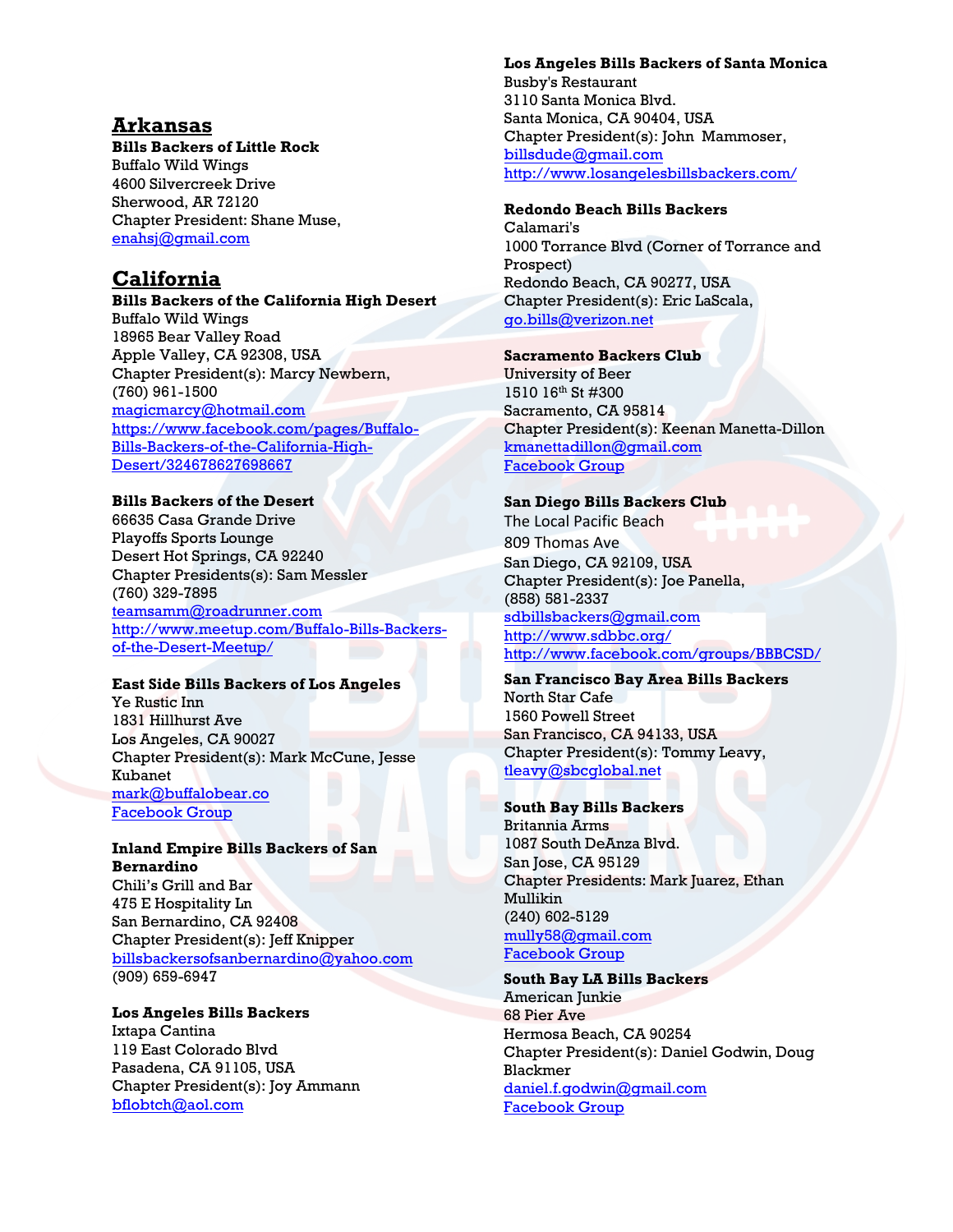#### **Southern California Buffalo Boosters**

Buffalo Wings 'N... Things 18302 Beach Blvd. Huntington Beach, CA 92648, USA Chapter President(s): Mike H, [buffalowingshb@yahoo.com](mailto:buffalowingshb@yahoo.com) [http://www.socalbuffalofans.com](http://www.socalbuffalofans.com/) [http://www.facebook.com/southerncalifornia.](http://www.facebook.com/southerncalifornia.buffaloboosters) [buffaloboosters](http://www.facebook.com/southerncalifornia.buffaloboosters)

#### **True Blue Bills Backers**

Buffalo Wild Wings 3160 Chino Ave Chino Hills, CA 91709, USA Chapter President(s): Rob Lefferts, [robert.w.lefferts@gmail.com](mailto:robert.w.lefferts@gmail.com) [http://www.facebook.com/pages/Treasure-](http://www.facebook.com/pages/Treasure-Coast-Bills-Backers/190115151059898)[Coast-Bills-Backers/190115151059898](http://www.facebook.com/pages/Treasure-Coast-Bills-Backers/190115151059898)

#### **(805) Ventura County Bills Backers**

Cronies 1620 Newbury Rd Newbury Park, CA 91320 Chapter President(s): Scott Thompson [Scott\\_thompson@verizon.net](mailto:Scott_thompson@verizon.net) [https://www.facebook.com/home.php?ref=ho](https://www.facebook.com/home.php?ref=home#!/groups/787118278040537/) [me#!/groups/787118278040537/](https://www.facebook.com/home.php?ref=home#!/groups/787118278040537/) Twitter: @Bills\_Mafia\_in\_ca

# **Colorado**

**Back East Bills Backers** Back East Bar and Grill 1600 Champa St #240 Denver, CO 80202 Chapter President(s): Nina Boling [backeastbackers@yahoo.com](mailto:backeastbackers@yahoo.com)

#### **Bills Backers of Colorado Springs**

Back East Bar and Grill 9475 Briar Village Point Colorado Springs, CO 80920, USA Chapter President(s): Tim French, Shae South [csbillsbackers@yahoo.com](mailto:csbillsbackers@yahoo.com)

### **Colorado Bills Backers**

Lodo's Bar and Grill 1946 Market Street Denver, CO 80202, USA Chapter President(s): Mark Sarnowski [cobillsbackers@gmail.com](mailto:cobillsbackers@gmail.com) [http://www.coloradobills.com](http://www.coloradobills.com/) [https://www.facebook.com/coloradobillsbackers?](https://www.facebook.com/coloradobillsbackers?fref=ts) [fref=ts](https://www.facebook.com/coloradobillsbackers?fref=ts)

### **West Denver Bills Backers**

WestFax Brewing Company 6733 W. Colfax Ave. Lakewood, CO 80214 860-872-0332 Chapter President: Anthony Martuscello (303) 233-3742 westfaxbrewingcompany@gmail.com https://westfaxbrewingcompany.com/ https://www.facebook.com/ WDBillsBackers/

# **[Connecticut](mailto:westfaxbrewingcompany@gmail.com)**

**Bills Backers of Hartford**  Tavern House Grill 200 Merrow Rd. Tolland, CT 06084 860-872-0332 Chapter President: Mark Divirgilio www.Tavernhousegrill.com

#### **[Bills Backers of New Haven](http://www.tavernhousegrill.com/)**

Anna Liffey's Irish Pub & Restaurant 17 Whitney Avenue New Haven, CT 06510-1219, USA Chapter President(s): Kevin Wise and Gary Cullinan, kevuas@gmail.com

#### **Bills Ba[ckers of Norwalk](mailto:kevuas@gmail.com)**

East Side Cafe 232 East Avenue Norwalk, CT 06855, USA Chapter President(s): Kevin Welch, kwsplash@gmail.com

#### **[Bills Backers of Shelto](mailto:kwsplash@gmail.com)n**

The Pub on Howe 441 Howe Ave Shelton, CT 06484 Chapter President(s): James Misercola (203) 690-2045 *(please text)* BillsbackersofsheltonCT@gmail.com [Facebook Group](https://www.facebook.com/SheltonCTBillsBackers/) **[Twitter](https://twitter.com/SheltonCTBills)** 

#### **[Bills B](https://www.facebook.com/SheltonCTBillsBackers%20 )ackers of Stamford**

Brother Jimmy's BBQ – Stamford 112 Bedford Street Stamford, CT 06901 Chapter President(s): Jeff Clarke billsbackersstamford@gmail.com [\(203\) 551-9084](mailto:billsbackersstamford@gmail.com)

#### **Northwest CT Bills Backers**

Mario's Tuscany Grill 560 Main Street Winsted, CT 06098 Chapter President: Andrew Dikens andydikens@gmail.com [Facebook Group](https://www.facebook.com/NorthwestCTBillsbackers/)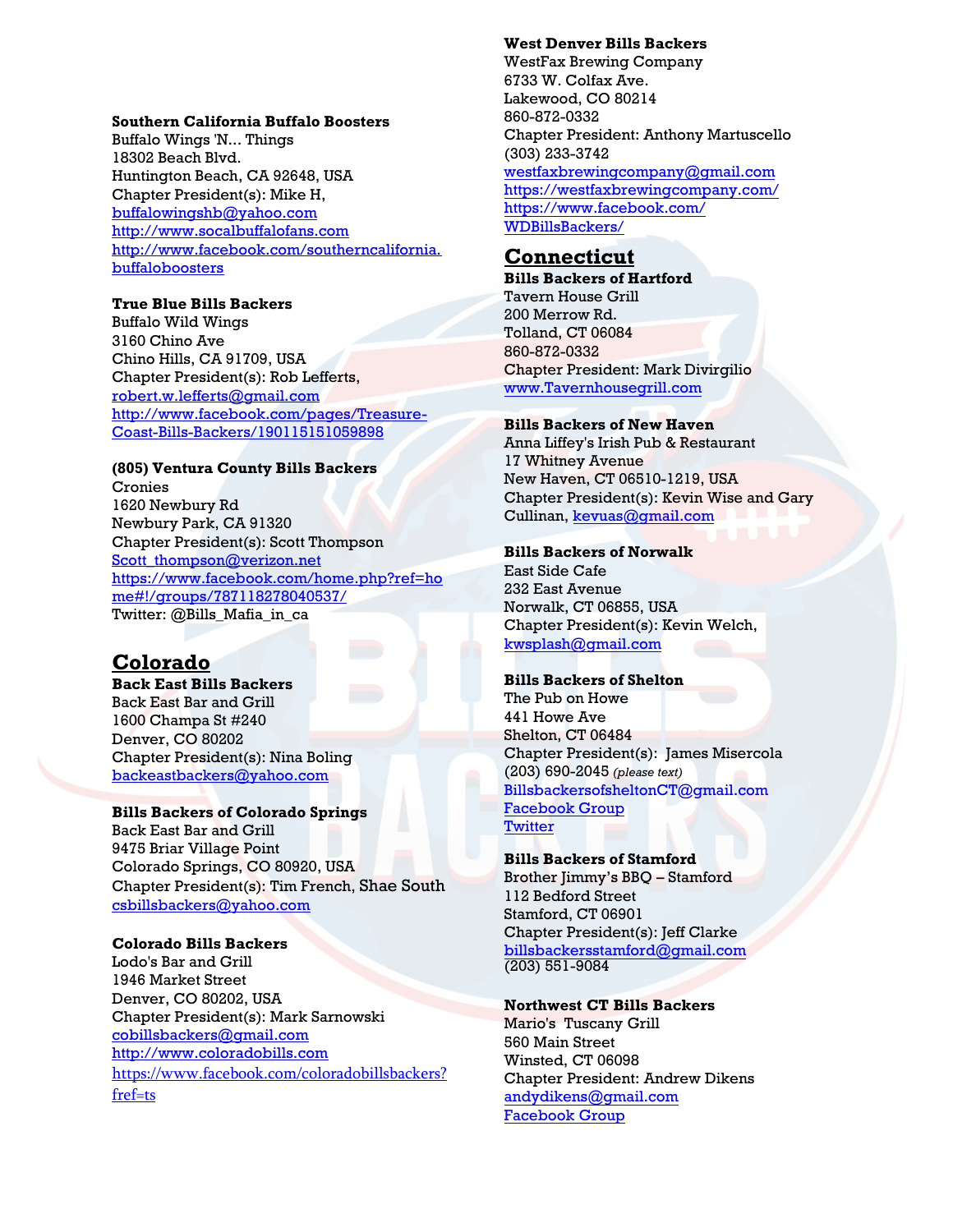#### **Buffalo Bills Backers Stamford CT**

McFadden's Stamford 261 Main Street Stamford, CT 06901 Chapter President(s): Dom D'Aleo tiffany@mcfaddensstamford.com

## **[Southern CT Bills Backers](mailto:tiffany@mcfaddensstamford.com)**

Murphy's Law 239 Fairfield Ave Bridgeport, CT 06604 Chapter President(s): Mike Seminoro, Malik Bendolph Mike6683@aol.com https://www.facebook.com/groups/319791058 [228928/](mailto:Mike6683@aol.com)

# **Delaware**

**Bills Backers of Delaware**  McGlynn's Pub #8 Polly Drummond Hill Shopping Center Newark, DE 19711, USA Chapter President(s): Paul Teloh, (302) 738-7814 pteloh@comcast.net [https://www.faceboo](mailto:pteloh@comcast.net)k.com/groups/175915412 [966/](https://www.facebook.com/groups/175915412966/)

### **Dover Bills Backers**

Touchdown Restaurant 1666 S Dupont Highway Dover, DE 19901 Chapter President: Sean Stephens soccerdad33@yahoo.com

## **T[ri-State Buffalo Bills Backers](mailto:TriStateBillsBackers@yahoo.com)**

[OverTime Bar and Grill](https://www.facebook.com/TriStateBuffaloBillsBackers)  [105 Kirkw](https://www.facebook.com/TriStateBuffaloBillsBackers)ood Square [Wilmington, DE 19808](https://sites.google.com/site/tristatebillsbackers/)  [Chap](https://sites.google.com/site/tristatebillsbackers/)ter Presidents: Bill and Anne Thomas (856) 770-4394 TriStateBillsBackers@yahoo.com https://www.facebook.com/TriStateBuffaloBills Backers https://sites.google.com/site/tristatebillsback ers/

# **Florida**

#### **[Ann O'Malley's Bills Backers](mailto:johnlcunningham@comcast.net)**  Ann O'Malley's Deli & Pub 23 Orange Street

St Augustine, FL 32084, USA Chapter President(s): John L. Cunningham, johnlcunningham@comcast.net

#### **Bills Backers Fun Bunch of Orlando**

Holly + Dolly's Bar and Restaurant 500 East SR 436 Casselberry, FL 32707, USA Chapter President(s): Julio Salgado/Robert Rice doctorbuffalo2@msn.com

# **Bill[s Backers of Clay County](mailto:doctorbuffalo2@msn.com)**

Mr. Chubby's Wings 2349 Village Square Parkway, Fleming Island, FL 32003, USA Chapter President(s): Chris Butcher (904) 272-9464 MrChubbysWings@hotmail.com

## **[Bills Backers Fun Bunch of Fort](mailto:MrChubbysWings@hotmail.com) Myers**

Rondao's Pizzaria & Sports Bar 15320 McGregor Blvd Fort Myers, FL 33908 Chapter President(s): Mary D. Buck, Earl Wiggins (239) 898-2773 wigginsus@gmail.com

#### **[Bills Backers Orlando](mailto:condokenny@aol.com) "The Herd"**

Harry Buffalo 129 West Church Street Orlando, FL 32801 Chapter President: Walter Millis, outlawclogger@aol.com https://www.facebook.com/groups/63747752962 [5487/](mailto:outlawclogger@aol.com)

# **[Bills Backers of Orlando East](https://www.facebook.com/groups/637477529625487/)**

Duffy's Sports Grill 315 N Alafaya Trail Orlando, FL 32828 (407) 207-4444 Chapter President: Cheryl Woodington, Eric Wehmann billsbackerseast@gmail.com [https://www.facebook.com/](mailto:cherleenwood@gmail.com)groups/126014256 [971/](https://email.nfl.net/owa/redir.aspx?C=rpsOUhBvQ0iyHCUeA86arK4fX-9-79IIiuLvwBJk4IC0LD_T1kJsfBzpBBIjF2MYBtsZ6PaDOoo.&URL=https%3a%2f%2fwww.facebook.com%2fgroups%2f126014256971%2f)

#### **[Bills](https://email.nfl.net/owa/redir.aspx?C=rpsOUhBvQ0iyHCUeA86arK4fX-9-79IIiuLvwBJk4IC0LD_T1kJsfBzpBBIjF2MYBtsZ6PaDOoo.&URL=https%3a%2f%2fwww.facebook.com%2fgroups%2f126014256971%2f) Backers of Brandon**  O'Brien's Irish Pub 701 W. Lumsden Road Brandon, FL 33511-6260, USA

Chapter President: Tim Smith bbbbsec@verizon.net [http://www.buffalobills](mailto:bbbbsec@verizon.net)backersofbrandon.com

#### **[Pensacola Bills Backers](http://www.buffalobillsbackersofbrandon.com/)** Back Alley Sports Grill (Oops Alley) 3721 Hwy 90 Pace, FL 32571 Chapter President: Michael Slowinksi (716) 515-5664 mkslowinski@juno.com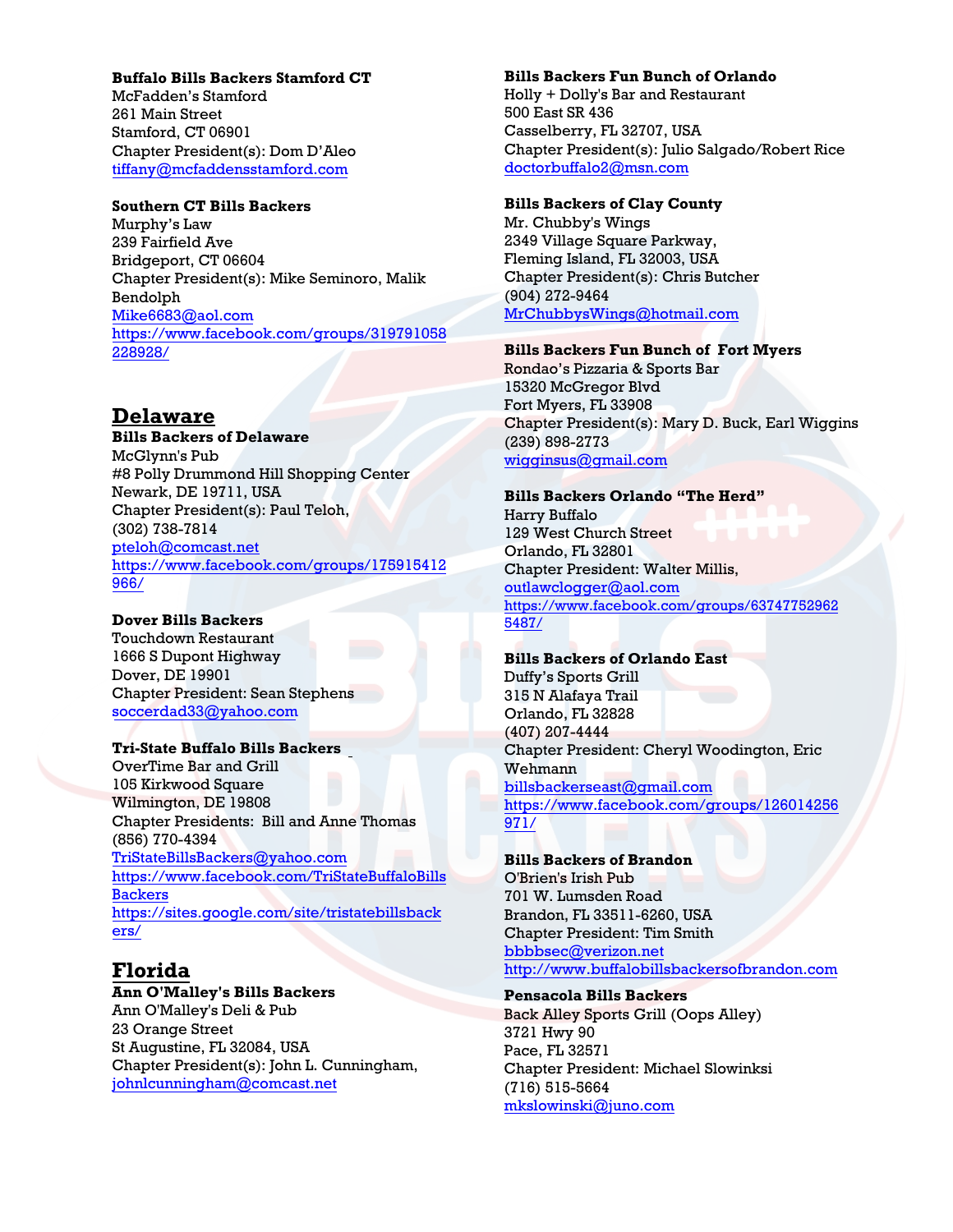### **Bills Backers of Charlotte County**

Boomers Neighborhood Grill & Bar 2360 Tamiami Trail Port Charlotte, FL 33952, USA Chapter President(s): Tom Procknal Billsbackerschar@aol.com

### **Bills Backers of Clearwater**

[Norton's Bar and Grill](https://email.nfl.net/owa/redir.aspx?C=kTNOLio7lEqy66bXibg0hi4TlT0pz9IIHVP-z3Q7cMrWWvRve8FzUX5HZLeiWT1eLQHrx_YYNGA.&URL=mailto%3aBillsbackerschar%40aol.com) 1824 Main St Dunedin, FL 34698, USA Chapter President(s): Aaron Myers, billsbackersofclearwater@yahoo.com

#### **Bills Backers of Downtown Miami**

[Bar Louie](mailto:bilsbackersofclearwater@yahoo.com)  3201 N Miami Ave Miami, FL 33127, USA Chapter President(s): Craig Carlson (786) 879-8260 blmidtownmiami@blro.net

### **Bills Backers of Florida State**

[Tin Lizzy's](mailto:blmidtownmiami@blro.net)  619 S Woodward Ave Tallahassee, FL 32304 Chapter President(s): Jimmy Kropelin, (716) 536-1518 jimmykrop@gmail.com

## **Bills Backers of Fort Lauderdale**

[The Boar's Nest Saloon](mailto:jimmykrop@gmail.com)  381 West Prospect Road Fort Lauderdale, FL 33309, USA Chapter President(s): Wyndi Fasciana, WyndiDaze@aol.com

### **Bills Backers of Jacksonville**

[Wing-It](mailto:WyndiDaze@aol.com) 11018 Old St Augustine Rd. Jacksonville, FL 32257, USA Chapter President(s): Lance Booker BillsBackersJacksonville@gmail.com http://www.facebook.com/groups/115078688 582087/

### **[Bills Backers of Jacksonville](http://www.facebook.com/groups/115078688582087/) – Westside**  [Lillian'](http://www.facebook.com/groups/115078688582087/)s Sports Grill 5393 Roosevelt Boulevard Jacksonville, FL 32210 904-388-4220 Chapter President: Gary Miller

Garman47@att.net

### **St. Lucie County Bills Backers**

[Duffy's at Sympatico](mailto:Garman47@att.net) Plaza 3001 SW Port St. Lucie Boulevard Port St. Lucie, FL 34953 Chapter President: Brian Wiemer (561) 909-7116 stluciecountybillsbackers@gmail.com

#### **Bills Backers of Lakeland**

716 Burgers and Brew 2905 Duff Road Lakeland, FL 33810 Chapter Presidents(s): Bo Hodgson, Alissa Hodgson (863) 333-0672 bo@716burgersandbrew.com

## **Bills Backers Miami**

[Catch Wynwood](mailto:bo@716burgersandbrew.com) 297 NW 23rd Street Miami, FL 33127 Chapter President(s): Jon Holler billsbackersmiami@gmail.com [Facebook Group](https://www.facebook.com/groups/BillsBackersMiami/) Instagram: [@BillsBackersMiami](https://www.instagram.com/billsbackersmiami/) [Twitter: @BillsBackersMIA](mailto:billsbackersmiami@gmail.com)

### **[Bills Back](https://www.facebook.com/groups/BillsBackersMiami/)ers of Naples, FL**

Jack's River Bar 475 North Road Naples, FL 34104 Chapter President(s): Richard Doll, billsbackers2007@aol.com http://www.facebook.com/pages/Buffalo-Bills-Backers-of-Naples-[Florida/232401870136362](mailto:billsbackers2007@aol.com)

# **[Bills Backers of New Port Richey Florida](http://www.facebook.com/pages/Buffalo-Bills-Backers-of-Naples-Florida/232401870136362)**

St. Angelo's Pizza and Wings 4051 Madison Street New Port Richey, FL 34652, USA Chapter President(s): Robert Kreager, bobkreager@gmail.com

### **[Bills Backers of North Po](mailto:bobkreager@gmail.com)rt**

Buffalo Wings and Rings 1081 Price Boulevard North Port, FL 34287, USA Chapter President(s): Betty Regan (941) 525-4798 panfishcookers@aol.com

#### **[Bills Backers of Pine](mailto:waynet425@aol.com)llas County**

Beef O'Brady's East Lake 1100 Tarpon Woods Boulevard Palm Harbor, FL 34685, USA Chapter President(s): John Gerald Downey, (727) 771-0679 brookercreekbeefs@yahoo.com

## **[Buffalo Bills Backers of West Pa](mailto:brookercreekbeefs@yahoo.com)sco**

Molly Malones Irish Pub 4106 Little Road New Port Richey, FL 34655 Chapter President: Casey Conway ccdedej3@yahoo.com [Facebook Group](https://www.facebook.com/BBBWPasco/)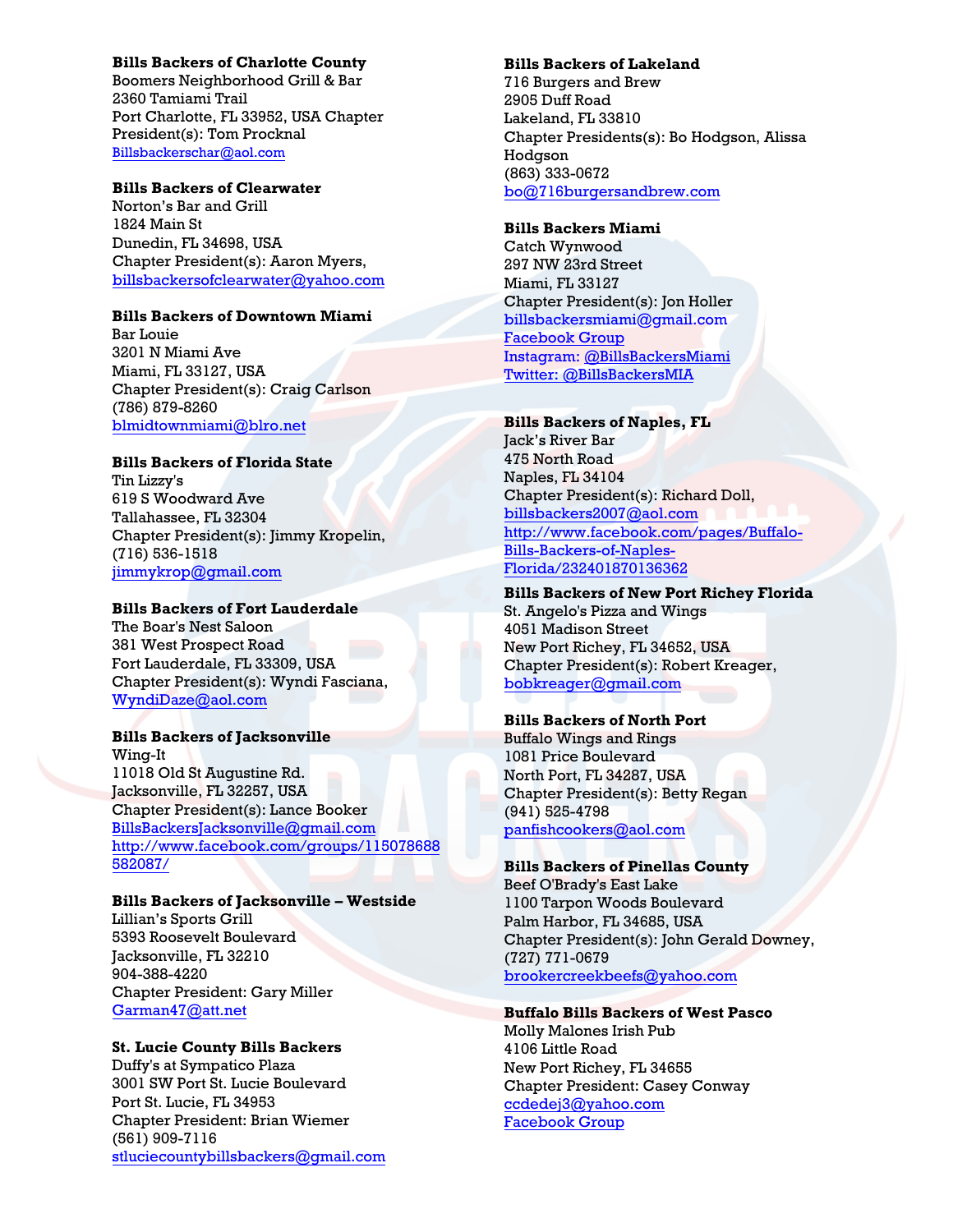#### **Bills Backers of Southwest Florida**

Alli Gators Neighborhood Grill and Bar 4451 Veronica Shoemaker Blvd. Fort Myers, FL 33901, USA Chapter President(s): David Trippany, [BillsBackersSWF@aol.com](mailto:BillsBackersSWF@aol.com) [http://www.billsbackersswfl.com](http://www.billsbackersswfl.com/)

## **Bills Backers of St. Pete**

Nickel City Sports Bar 7658 Park Boulevard Pinella Park, FL 33781 Chapter President(s): Caren Busch (727) 800-2086 [members@billsbackersstpete.com](mailto:members@billsbackersstpete.com) [https://www.facebook.com/pages/Bills-](https://www.facebook.com/pages/Bills-Backers-of-St-Pete/562447143787123?fref=ts)[Backers-of-St-Pete/562447143787123?fref=ts](https://www.facebook.com/pages/Bills-Backers-of-St-Pete/562447143787123?fref=ts)

#### **Bills Backers of Tampa Bay/Carrollwood**

Prime Time 14401 N Dale Mabry Hwy Tampa, FL 33618 Chapter President(s): Denise Travers, [denisetravers@me.com](mailto:denisetravers@me.com) <https://www.facebook.com/BBTBC/info>

#### **Bills Backers of the Villages**

McCall's Tavern 999 Alvarez Avenue The Villlages, FL , USA Chapter President(s): Bob Daniels (352) 750-6850 [opbob77@comcast.net](mailto:opbob77@comcast.net)

#### **Bills Backers of Volusia**

Beef O'Brady's Family Sports Pub 2667 South Woodland Blvd. DeLand, FL 32720, USA Chapter President(s): Shaun Lewis, [docara1@aol.com](mailto:docara1@aol.com)

#### **Bradenton Florida Bills Backers**

Casa Di Pizza 4658 East State Road 64 Bradenton, FL 34208, USA Chapter President(s): Kevin H Mann, [kmann3478@yahoo.com](mailto:kmann3478@yahoo.com)

#### **Bradenton/Sarasota Bills Backers**

Casa Di Pizza 8193 Tourist Center Drive Bradenton, FL 34201 Chapter Presidents: Joe Jacobbi [casadipizzauniversity@gmail.com](mailto:casadipizzauniversity@gmail.com)

## **Brevard Bills Backers**

Paradise Cove Bar and Grill 315 W. Cocoa Beach Causeway Cocoa Beach, FL 32931 Chapter President(s): Chris D'Angelo [http://www.brevardbillsbackers.com](http://www.brevardbillsbackers.com/)

#### **Daytona Beach Bills Backers**

Riptides Raw Bar and Grill 869 S Atlantic Avenue Ormond Beach, FL 32176 (386) 690-3871 President: Geoffrey M. Kumm, Mel Yancey [billsbackersdb@g](https://www.facebook.com/billsbackersdbfl/)[mail](mailto:actislife@hotmail.com).com Facebook Group [Instagram](https://www.instagram.com/billsbackersdaytonabeach/)

### **Buffalo Bills Backers of West Coast Florida**

CURVE Sports Tavern The Wyvern Hotel Punta Gorda 101 East Retta Esplanade Punta Gorda, FL 33950 (941) [585-9494](mailto:maefs1146@hotmail.com) [Chapter President: Mark Maefs,](http://www.billsbackersofwestcoastfl.com/) maefs1146@hotmail.com http://www.billsbackersofwestcoastfl.com/

#### **Buffalo Chips Bills Backers**

Buffalo Chips Restaurant [26620 Old US 41 Rd.](mailto:buffalochips@comcast.net)  Bonita Springs, FL 34135 Chapter President(s): Dan Nicoletti, Chip Greenwood (239) 948-9300 buffalochips@comcast.net

#### **[Buffalo Club of Saraso](mailto:djm62559@yahoo.com)ta**

Crusty's Sports Bar 3800 Tamiami Road Sarasota, FL 34239, USA Chapter President(s): David Moretti, djm62559@yahoo.com

#### **[Boynton Beach Bills B](mailto:kellerpo@hotmail.com)[acke](http://www.duffysmvp.com/)rs**

Duffy's Sports Grill 4746 N. Congress Ave. Boynton Beach, FL 33426, USA Chapter President(s): Peter Keller, kellerpo@hotmail.com http://www.duffysmvp.com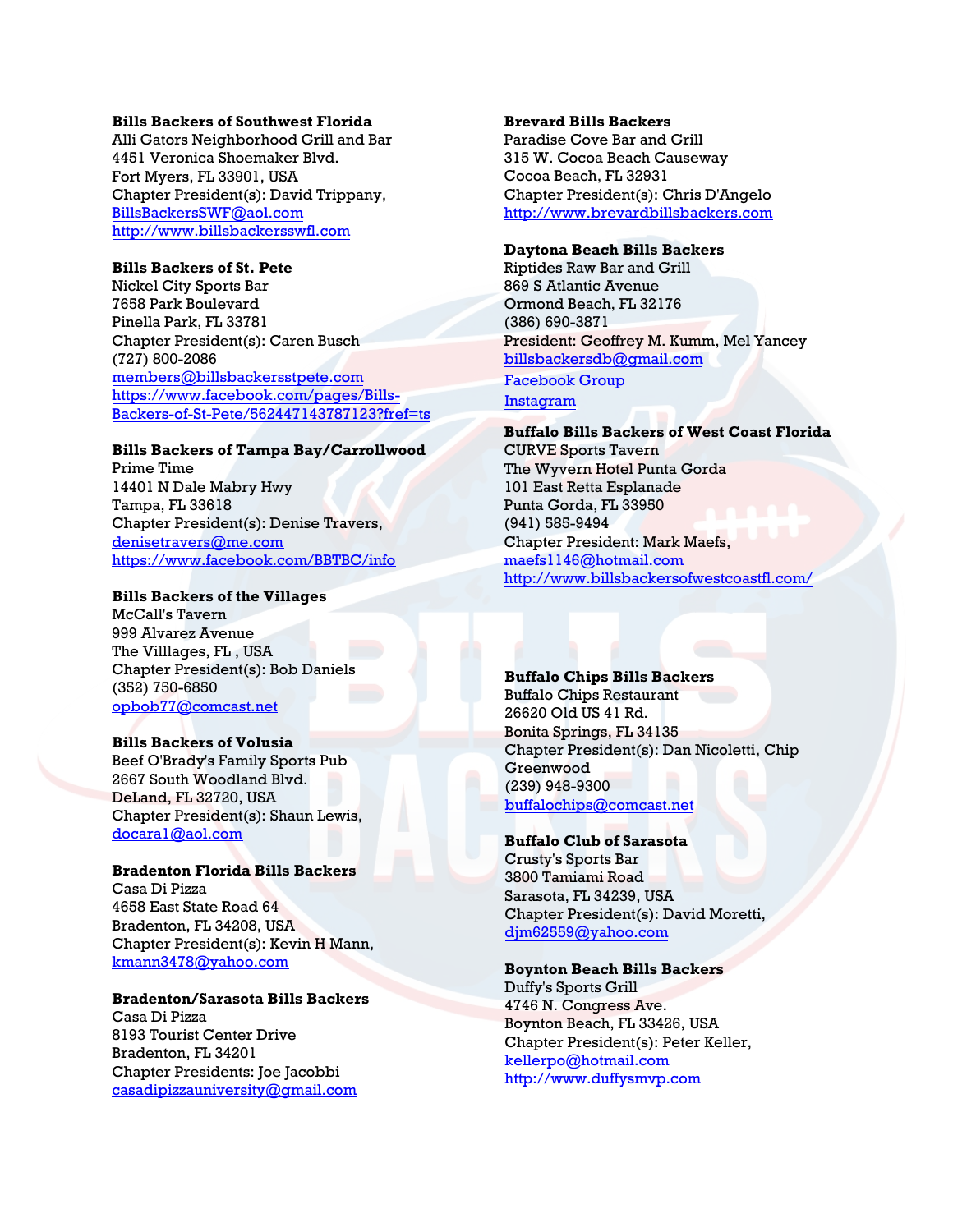## **Downtown West Palm Beach Bills Backers**

Duffy's Clematis 255 Clematis Street West Palm Beach, FL 33401, USA Chapter President(s): Alka Sharma, dwpbbillsbackers@gmail.com

## **Emerald Coast Bills Backers**

Helen Back Café 114 Aberjack Drive [Fort Walton Beach, FL 32548](mailto:dwpbbillsbackers@gmail.com) (850) 796-1451 Chapter President: Richie Frank, frankrichie96@ymail.com

## **Florida Keys Bills Backers**

Sharkey's Bar and Restaurant 522 Caribbeam Drive [Key Largo, FL](mailto:frankrichie96@ymail.com) 33037 Chapter President(s): Al Norton (305) 407-6311 chirpy77@aol.com

### **Gainesvilles Bills Backers**

Miller's Ale House 3950 SW Archer Rd [Gainesville, FL](mailto:chirpy77@aol.com) 32608, USA Chapter President(s): Paul Zak, pszak76@yahoo.com

#### **Hollywood Florida Bills Backers**

The Greek Joint 1925 Hollywood Blvd [Hollywood, FL](mailto:pszak76@yahoo.com) 33020, USA Chapter President(s): Christopher Eberle, ceberle716@aol.com

#### **Orange Park Buffalo Bills Backers**

Senor Wings 700 Blanding Blvd [Orange Park, FL 32065](mailto:ceberle716@aol.com) Chapter President: Chris Butcher, Henry Jones (904) 375-0476 Hankster1961@yahoo.com https://www.facebook.com/pages/Orange-Park-Bills-Backers/644446165668271

## **Orlando/Disney Area Bills Backers**

[Kitty O'Shea's Irish Pub](mailto:Hankster1961@yahoo.com) [8470 Palm Parkway](https://www.facebook.com/pages/Orange-Park-Bills-Backers/644446165668271)  [Orlando, FL 32836](https://www.facebook.com/pages/Orange-Park-Bills-Backers/644446165668271)  407-238-9769 Raygilbert007@yahoo.com

#### **Mid Pinellas Bills Backers**

Buffalo City Bar and Grill 5631 Park Street North [St. Petersburg, FL 33709](mailto:Raygilbert007@yahoo.com) Chapter President: Doreen Levy (727) 549-9464 dlevybuffalo@gmail.com

## **Packy's Buffalo Bills Club**

Packy's Sports Pub 4480 N. Federal Hwy Lighthouse Point, FL 33064 Chapter President(s): Jeff Jakonczuk (954) 657-8423 packysportspub@yahoo.com

#### **Pirates Well Bills Backers Club**

Pirates Well Restaurant and Bar 9477 Alt A1A [Lake Park, FL 33403](mailto:jeffjakonczuk@gmail.com)  Chapter President(s): Michael Tazi Syn.tazi@hotmail.com (561) 386-9986

## **South Florida Bills Backers (Pompano)**

Brendan's Sports Pub [868 S Federal Hwy](mailto:Syn.tazi@hotmail.com)  Pompano Beach, FL 33062 Chapter President(s): Sean Hanrahan, Zach Roberts info@sflbillsbackers.com https://www.facebook.com/pages/South-Florida-Bills-Backers/113092538748125

# https://twitter.com/sflbillsbackers

**Palm Beach Gardens Bills Backers**  [The Crazy Horse Saloon](mailto:info@sflbillsbackers.com)  [4240 Northlake Blvd.](https://www.facebook.com/pages/South-Florida-Bills-Backers/113092538748125%20 )  [Palm Beach Gardens, FL 33410](https://www.facebook.com/pages/South-Florida-Bills-Backers/113092538748125%20 ) [Chapter President\(s\): Gary Odle,](https://twitter.com/sflbillsbackers%20 )  (561) 493-8909 Mandy10742@gmail.com www.facebook.com/crazyhorsesaloonpbg

### **Anna Maria Island Bills Backers**

Tommy Knockers Saloon 111 7th Street North [Bradenton Beach, FL 34217](mailto:Mandy10742@gmail.com) [Chapter President: Frank Commendatore](http://www.facebook.com/crazyhorsesaloonpbg) (941) 896-8555 pesciwasp@yahoo.com

#### **Spacecoast Bills Backers**

Dog's Family Sports Bar & Grill 1580 E. Merritt Island Causeway Merritt Island, FL 32952, USA Chapter [President\(s\): Dick Cyb](mailto:dickdi@bellsouth.net)ulski, [dickdi@bellsouth.net](http://www.spacecoastbillsbackers.net/) www.spacecoastbillsbackers.net

#### **Suncoast Bills Backers**

RJ Gator's of Bradenton 6100 Cortez Road West Bradenton, Florida 34210 Chapter President(s): Gary L. Breton [bretong@aol.com](mailto:bretong@aol.com)

**Eagles Aerie Bills Backers** Eagles Aerie 4527 8820 US Route 1 Micco, FL 32976 Chapter President(s): Joe Ziegler, Brian Belanger sunpalm2@aol.com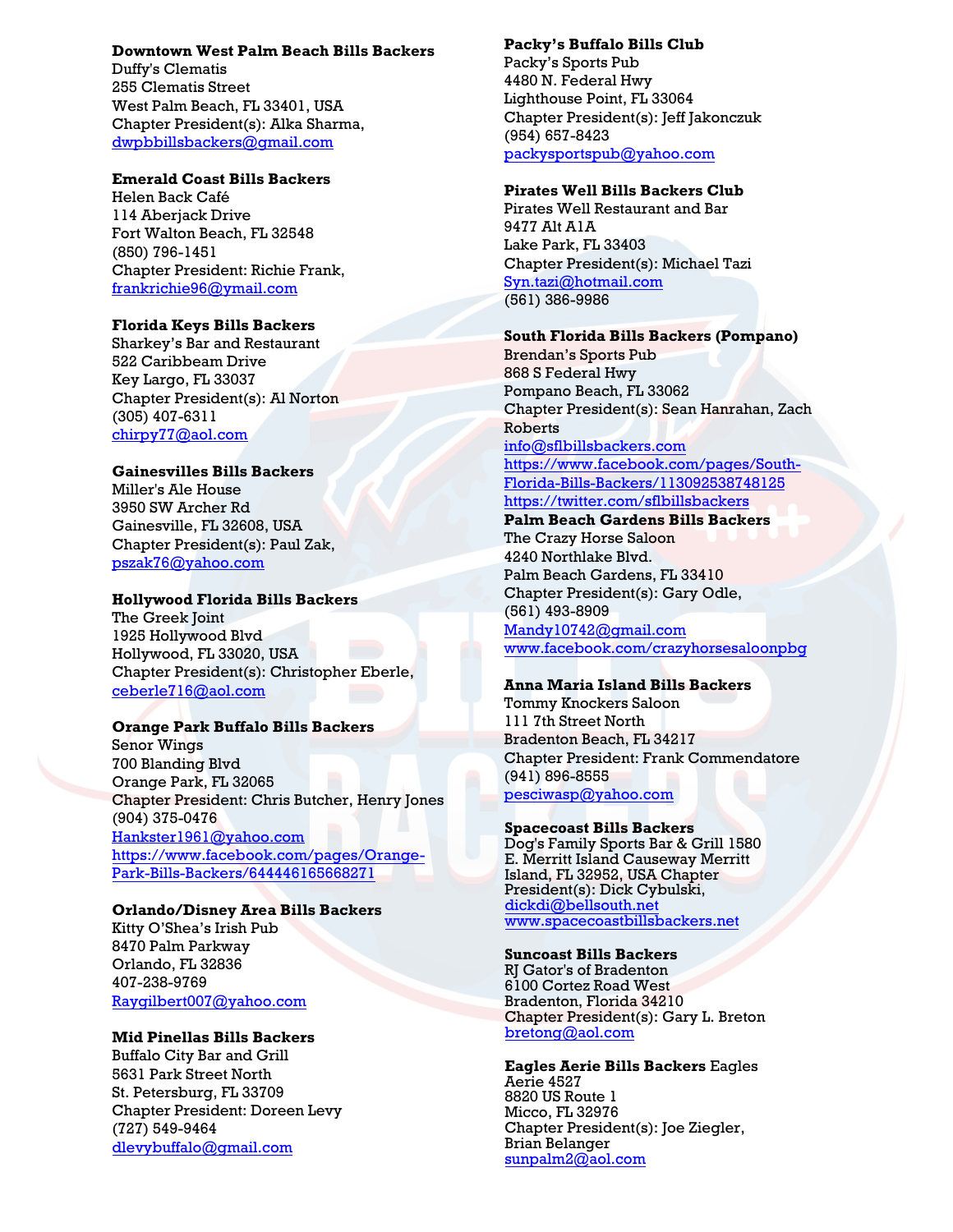#### **South Florida Bills Backers (Deerfield)**

City Pub 956 S Federal Hwy Deerfield Beach, Florida 33441 Chapter President(s): Sean Hanrahan, Zach Hughes (954) 427-8213 info@sflbillsbackers.com

# **[South Tampa Bills Backe](mailto:info@sflbillsbackers.com)rs**

The Anchor Bar – Davis Islands 304 East Davis Blvd. Tampa, FL 33606 Chapter Presidents: Jenna Fegley, jennafegs@icloud.com

### **[South Tampa Bills Bac](mailto:jennafegs@icloud.com)kers**

Yard of Ale Soho 406 S. Howard Ave Tampa, FL 33606 Chapter Presidents: Kyle Sherin, Casey Hoover billsbackersouthtampa@gmail.com

# **[The Bills Backers of Westch](mailto:theebuffaloclub@gmail.com)ase**

The Great Spiedini 9648 W. Linebaugh Ave. Tampa, FL 33626 (813) 749-7522 Chapter President: Scott Wyler, theebuffaloclub@gmail.com

### **[Tampa/Carrollwood Bills](mailto:shelbylight@hotmail.com) Backers**

[Dale 1891](https://www.facebook.com/groups/327294077309167/)  [11742 N](https://www.facebook.com/groups/327294077309167/) Dale Mabry Hwy Tampa, FL 33618 (813) 961-2121 Chapter President: Shelby Light, shelbylight@hotmail.com https://www.facebook.com/groups/327294077 309167/

# **[Treasure Coast Bills Backers](https://www.facebook.com/treasurecoastbuffalobillsbackers/?ref=bookmarks)**

[Gin Mill Jensen Beach](https://www.facebook.com/treasurecoastbuffalobillsbackers/?ref=bookmarks)  4304 NE Ocean Blvd Jensen Beach, FL 34957, USA Chapter President(s): Mary Dawn Vanderbush, bogeysandstogeys@aol.com https:// www.facebook.com/treasurecoastbuffa lobillsbackers/?ref=bookmarks#

## **[Vero Beach Bills Backer](mailto:joanhesse@comcast.net)s**

The Long Branch Saloon 2199 7<sup>th</sup> Avenue Vero Beach, FL 32960 Chapter President(s): Joan Hesse, joanhesse@comcast.net

**Z's Restaurant Bills Backers**  Z's Restaurant and Bar 1454 Main St Sarasota, FL 34236 Chapter President(s): Lisa Morreale zltequilacantina@gmail.com

## **SWF Fun Bunch**

Ron Diao Pizzaria [2250 State Road West Lot 91](mailto:zltequilacantina@gmail.com) LaBelle, FL 33935 Chapter President: Earl Wiggins (239) 362-5951 wigginsus@gmail.com

# **Georgia**

**Bills Backers of Athens**  Buffalo's Café Beechwood Shopping Center [196 Alps Road #49](mailto:BillsBackersAthens@gmail.com)  [Athens, GA 30606](http://www.facebook.com/BillsBackersAthens)  Chapter President(s): Bill Stefanich (585) 314-4991 BillsBackersAthens@gmail.com www.facebook.com/BillsBackersAthens

**Bills Backers of Atlanta (Location 1)** Whitehall Tavern 2391 Peachtree Road NE [Atlanta, GA 30305](mailto:billsbackersatl@gmail.com) [\(770\) 242-2757](http://www.billsbackersatl.com/) Chapter President: Alex Del Pozzo, billsbackersatl@gmail.com http://www.billsbackersatl.com/

### **Bills Backers of Atlanta (Location 2)**

Tavern at Medlock 3230 Medlock Bridge Road #101 [Norcross, GA 30092](mailto:billsbackersatl@gmail.com)  [\(770\) 242-2757](http://www.billsbackersatl.com/) Chapter President: Alex Del Pozzo, billsbackersatl@gmail.com http://www.billsbackersatl.com/

# **Bills Backers of Atlanta (Location 3)**

**locations)**  Duff's Famous Wings 3150 GA-34 [\(770\) 242-2757](mailto:billsbackersatl@gmail.com) [Newnan, GA \(770\) 242-2757](http://www.billsbackersatl.com/) Chapter President: Alex Del Pozzo, billsbackersatl@gmail.com http://www.billsbackersatl.com/

## **East Gwinnett Bills Backers**

Stars and Strikes "Coaches Corner" [1700 Winder Highway](http://www.facebook.com/eastgwinnett.billsbackers)  [Dacula,](http://www.facebook.com/eastgwinnett.billsbackers) GA 30019, USA Chapter President(s): Mike Buczkowski http://www.facebook.com/eastgwinnett.billsb ackers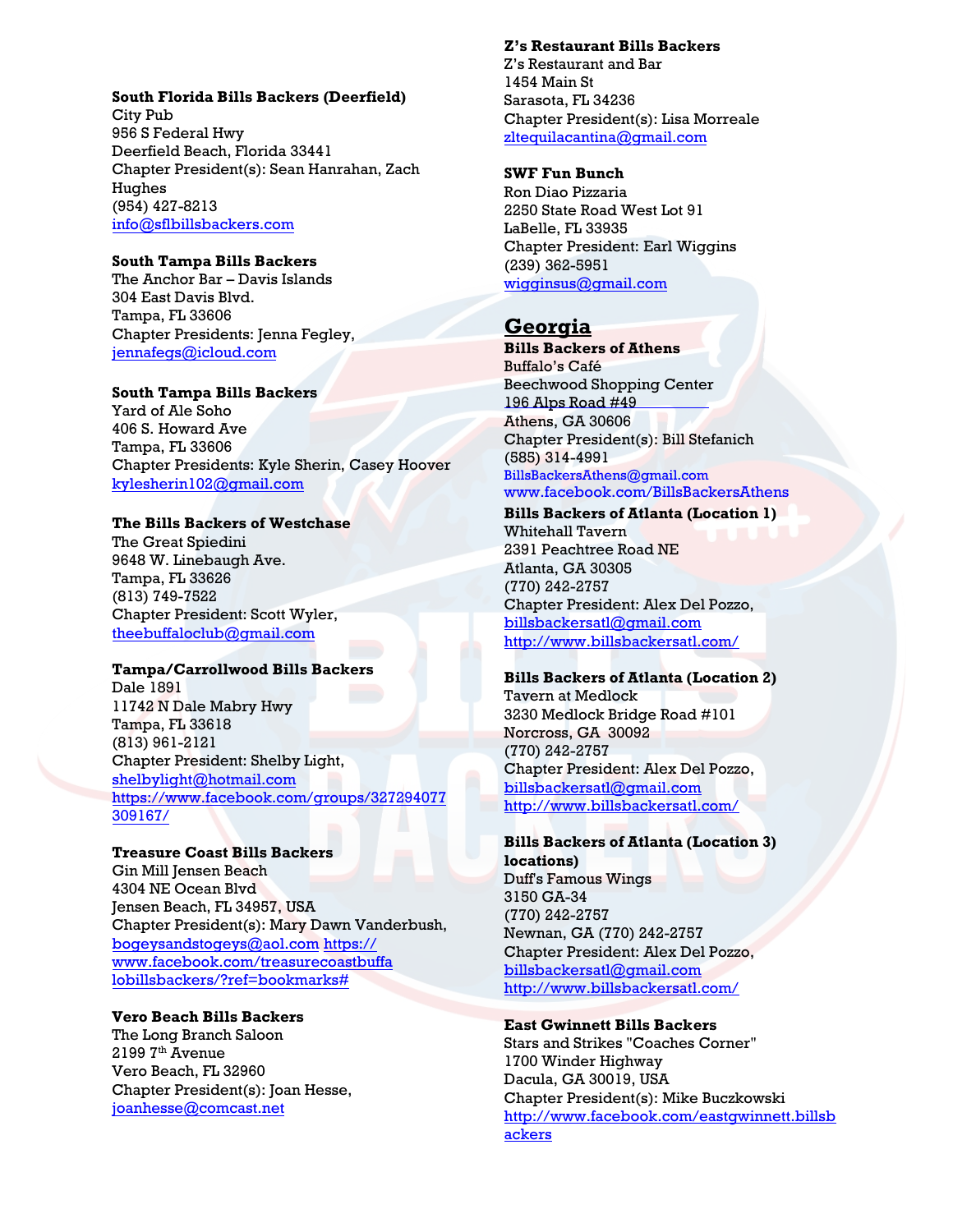# **Hawaii**

**Bills Backers of Hawaii** Taps and Apps 95 Meheula Pkwy Mililani, HI 96789 Chapter President(s): Paul Lancaster PJL0423@gmail.com

## **Kings Pub Bills Backers**

Kings Pub 444 Niu St [Honolulu, HI 96815](mailto:PJL0423@gmail.com)  Chapter President(s): Brittany Winkler (716) 534-0956 bcatwinkler@yahoo.com

# **Idaho**

**Buffalo Backers of Boise** Taphouse [760 W Main Street](mailto:bcatwinkler@yahoo.com) Boise, ID 83702 Chapter President(s): Mike Williamson, Rick Vance buffalobackersofboise@gmail.com

# **Illinois**

**Bible Belt Bills Backers**  Mugsy's Pub 1310 N Main [Bloomington, IL 61701](mailto:John.kaczorowski@gmail.com)  Chapter President(s): John Kaczorowski (716) 713-6353 John.kaczorowski@gmail.com

## **Bills Backers of Chicago**

Lincoln Station [2432 N Lincoln Ave.](mailto:billsbackersofchicago@gmail.com)  Chicago, IL 60614-2414, USA Chapter President(s): Sujit Janardhan, billsbackersofchicago@gmail.com

### **Delilah's Bills Backers**

Delilah's Bar 2771 N. Lincoln Chicago, IL 60614, USA [Chapter President\(s\): Mike Miller](https://email.nfl.net/owa/redir.aspx?C=kTNOLio7lEqy66bXibg0hi4TlT0pz9IIHVP-z3Q7cMrWWvRve8FzUX5HZLeiWT1eLQHrx_YYNGA.&URL=http%3a%2f%2fFacebook.com%2fbillsbackersdelilahs), (773) 472-2771 mike@delilahschicago.com Facebook.com/billsbackersdelilahs

### **Mercer County Bills Backers**

Eagle's Nest Sports Grill 501 Main Street [Keithsburg, IL 61442](mailto:nwsbillsbackersofillinois@gmail.com) [Chapter President\(s\):](https://www.facebook.com/profile.php?id=100008605093636%20 ) Chad [Weeks, Becky Tip](https://www.facebook.com/profile.php?id=100008605093636%20 )pie chadjweeks@gmail.com

**Northwest Suburbs Bills Backers of Illinois**  Buffalo Wild Wings 5755 Northwest Highway Crystal Lake, IL 60014-8018 Chapter Presidents: Scott Vetter, Roy Vetter nwsbillsbackersofillinois@gmail.com https:// www.facebook.com/profile.php?id=10 0008605093636

## **Suburban Chicagoland Bills Backers** Fireside

Ale House 50 N Barrington Rd Streamwood, IL 60107 Chapter President(s): Jeffrey Borysko (847) 354-9406 scbillsbackers@gmail.com

# **Indiana**

**[Fort Wayne Bills Backers](mailto:scbillsbackers@gmail.com)**  Wrigley Field Bar and Grill 6527 East State Blvd Fort Wayne, IN 46815 Chapter President(s): Jake Grandmaison Jsnakebighouse@gmail.com

### **The Indianapolis Bills Backers**

Chatham Tap [8211 E. 116th Street](mailto:Jsnakebighouse@gmail.com) Fishers, IN 46038 Chapter President(s): Stacy Rowe, VP Jason Rowe stacylynnrowe@yahoo.com [Facebook Group](https://www.facebook.com/groups/indianapolisbillsbackers/) **[Twitter](https://twitter.com/IndBillsBackers)** [Instagram](https://www.instagram.com/indianapolisbillsbackers/)

## **[Latitude 41 Bills Backers](https://www.facebook.com/groups/indianapolisbillsbackers/)**

[Latitude 41 Pub &](https://www.facebook.com/groups/indianapolisbillsbackers/) Eatery 13019 Wicker Avenue Cedar Lake, IN 46303, USA Chapter President(s): Mark Leach, mleach@carstowing.com

## **Indy Bills Backers**

[Wing'n It Sports Bar & Gril](mailto:mleach@carstowing.com)l 7834 Michigan Road Indianapolis, IN 46268 Chapter President(s): Jeff Kluczynski (716) 997-4390 jfdkluc77@yahoo.com [Facebook Group](https://m.facebook.com/groups/1973719432700118) **[Twitter](https://twitter.com/IndyBillsBacker)** 

# **[Iowa](mailto:BigPen9006@hotmail.com)**

**Bills Backers of Sioux City**  One Eyed Jacks 3091 Hamilton Blvd. Sioux City, IA 51104 Chapter President: Josh Pennell, (712) 898-3268 BigPen9006@hotmail.com

## **[Buffalo Bills Iowa Backe](mailto:singinsarge@yahoo.com)rs (CR)**

Buffalo Wild Wings 1100 Blairs Ferry Rd NE #101 Cedar Rapids, IA 52402 Chapter President(s): Philip Foster (319) 265-3664 singinsarge@yahoo.com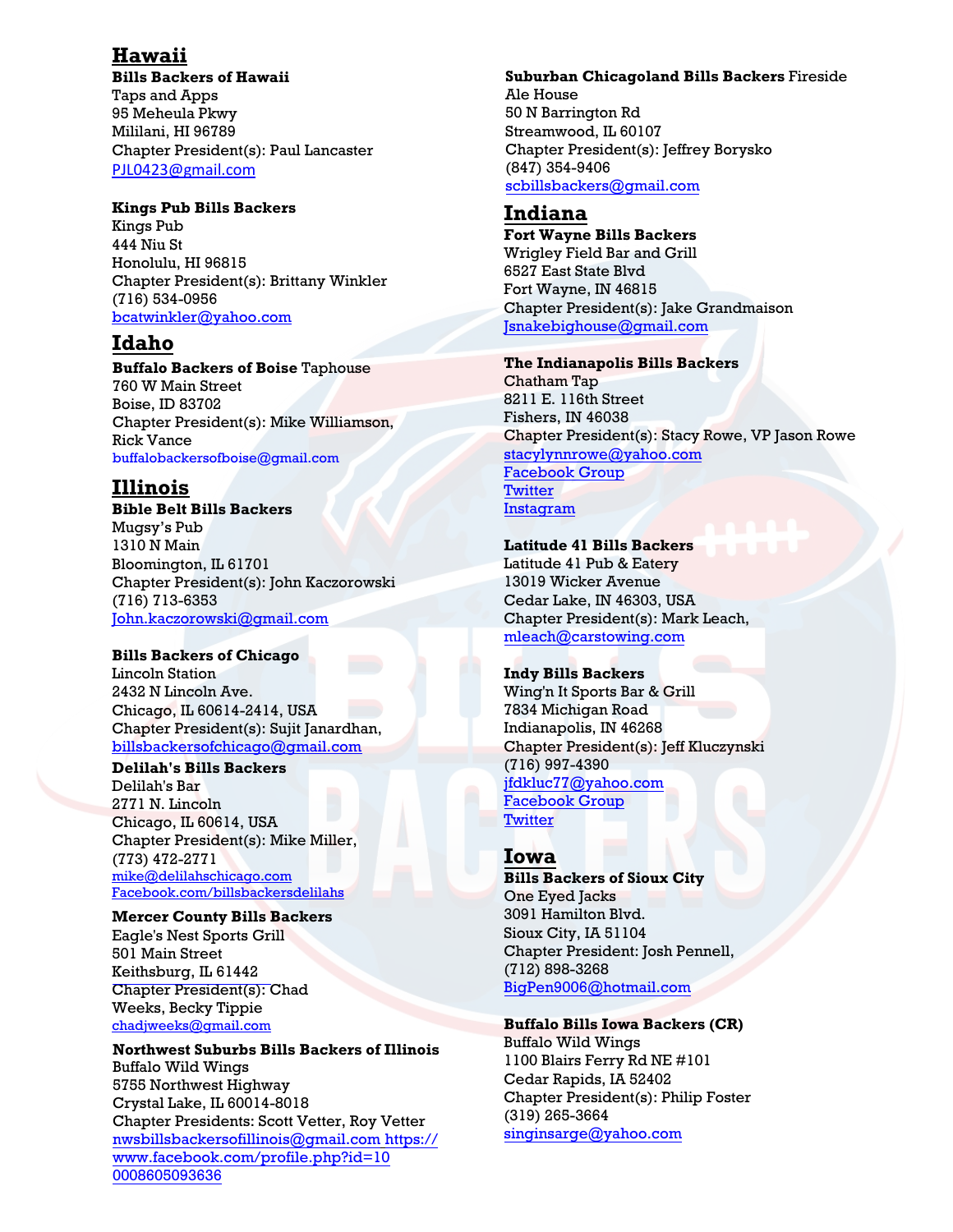#### **Bills Backers of Eastern Iowa Hy-Vee**

Market Grille Express 1843 Johnson Ave NW Cedar Rapids, IA 52405 Chapter President: Chris Bradley (319) 491-0413 billsbackersia@gmail.com www.facebook.com/bbeia https:// [twitter.com/Billsbackersia](mailto:Dsmbillsbackers@gmail.com)

### **[Des Moines Bills Backers](https://email.nfl.net/owa/redir.aspx?C=rpsOUhBvQ0iyHCUeA86arK4fX-9-79IIiuLvwBJk4IC0LD_T1kJsfBzpBBIjF2MYBtsZ6PaDOoo.&URL=http%3a%2f%2fwebdefence.global.blackspider.com%2furlwrap%2f%3fq%3dAXicY3BmeC7AwFAty8BQlFNpYJ6uV1xUppebmJmTnJ9XUpSfo5ecn8tQ4mjkE-HuW2hgZG5sacGQlJmTU5yUmJydWlTsAObo5aXl6OWlljBklJQUWOnrl5eX66UU5yIrBBsEAQCQciVE%26Z)**

The Keg Stand 3530 Westown Pkwy West Des Moines, IA 50266 Chapter President(s): Joseph Roberto, Chris Harrington (716) 579-6644 Dsmbillsbackers@gmail.com www.facebook.com/dsmbillsbackers [www.dsmbillsbackers.com](mailto:jcirincione@everestkc.net)

# **[Kansa](https://www.facebook.com/groups/126389807407279/)s**

**Bills Backers of Kansas City**  Fox and Hound 12909 West 100 Terrace Lenexa, KS 66215 Chapter President(s): Joe Cirincione, [jcirincione@everestk](mailto:vortexan@msn.com)c.net https://www.facebook.com/groups/126389807 407279/

# **Bills Backers of Wichita**

Buffalo Wild Wings 3236 N. Rock Road Wichita, KS 67226 [Chapter President\(s\): Aron Wh](mailto:mksbillsbackers@gmail.com)ite, [vortexan@msn.com](https://www.facebook.com/groups/MANHATTANKANSASBILLSBACKERS/)

#### **Manhattan Kansas Bills Backers**

Kite's Bar and Grille 615 N 12th Street Manhattan, KS 66502-5327, Chapter President(s): Jerry Bailey (785) 422-6522 mksbillsbackers@gmail.com [https://www.facebook.com/g](http://nky-cincy.tripod.com/)roups/MANHATT ANKANSASBILLSBACKERS/

# **Kentucky**

**Bills Backers of N. Kentucky & Cincinnati**  Barleycorns 5 Mile House 2642 Dixie Highway Lakeside Park, KY 41017 Chapter President(s): Michelle Vezina http://nky-cincy.tripod.com (504) 559-6558

#### **Bills Backers of the Bluegrass**

O'Neill's 2051 Richmond Rd Lexington, KY 40502 Chapter President(s): Shane Bowman, Steve Weixlmann (859) 457-1100 BluegrassBillsBackers@gmail.com [Facebook Group](https://www.facebook.com/pages/Bills-Backers-of-the-Bluegrass/722749394496152)

## **B[luegrass Bills](https://email.nfl.net/owa/redir.aspx?C=Rxhy1ZAfxEO74ttgsyVZ9foGdIoZudIIs6LKeR42PcXiwU3uEbjRYeekw2Ylown1kQ1Fn_3kR40.&URL=mailto%3aBluegrassBillsBackers%40gmail.com)**

[Buffalo Wild Wings](https://www.facebook.com/pages/Bills-Backers-of-the-Bluegrass/722749394496152) [6801 Dixie Highway](https://www.facebook.com/pages/Bills-Backers-of-the-Bluegrass/722749394496152) Louisville, KY 40258 Chapter President(s): Chris Johnson kentuckypride88@aol.com

# **Bills Backers of Lexington**

O'Neill's 2051 Richmond Road [Lexington, KY 40502](mailto:matthewjmason1@gmail.com)  [Chapter President\(s\): Mathh](http://www.oneillslexington.com/)ew Mason (859) 266-4488 matthewjmason1@gmail.com www.oneillslexington.com

## **Derby City Bills Backers**

Rootie's Sports Bar & Grill 12205 Westport Road Louisville, KY 40245, USA Chapter President(s): Mark Allen Baker

#### **Derby City Bills Backers**

River City Drafthouse 1574 Bardstown Road [Louisville, KY 40245](https://email.nfl.net/owa/redir.aspx?C=b998df222c4c453dba172e5bb27da2ab&URL=http%3a%2f%2fwebdefence.global.blackspider.com%2furlwrap%2f%3fq%3dAXicY2BmeC7AwFAty8BQlFNpbJquV1xUppebmJmTnJ9XUpSfo5ecn8tQYm5hFFFQamRgbGZpZMiQlJmTU5yUmJydWlTsAObo5aXl6OWlljBklJQUWOnrl5eX65Wm51Sm5KcXJ-bk5-cl5qUkJRWCDYMAABWEJqs%26Z) Chapter President(s): Kiah Brown, Andrew Withington kiah.brown@yahoo.com https://m.facebook.com/ rivercitydrafthouse/

# **Louisiana**

**[Big Easy Bills Backers](mailto:edmondson.design@gmail.com)**  [The Ugly Dog Saloon and BBQ](https://www.facebook.com/groups/136106273155570/)  [401 Andr](https://www.facebook.com/groups/136106273155570/)ew Higgins Dr. New Orleans, LA 70130 504.569.UGLY www.uglydogsaloonandbbq.com Chapter President(s): Chad Maiuri

# **New Orleans Bills Backers**

edmondson.design@gmail.com https://www.facebook.com/groups/136106273 155570/ Fat Harry's 4330 Saint Charles Ave New Orleans, LA 70130 Chapter President(s): Jesse Edmonson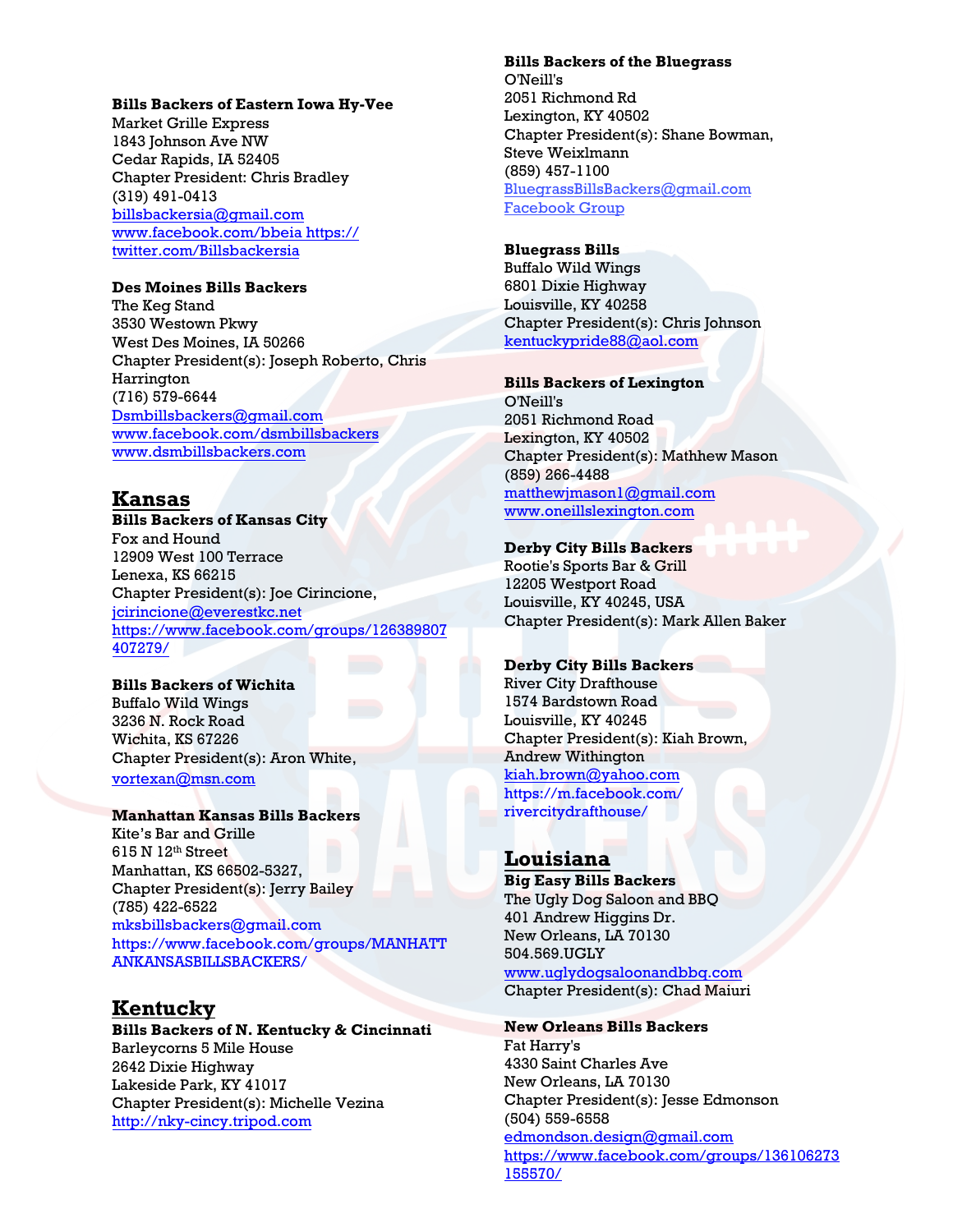# **Maine**

**Bills Backers of Maine**  Rivalries Sports Pub & Grill 10 Cotton Street Portland, ME Chapter President(s): Cory Plummer, cory@homeavsolutions.com www.facebook.com/groups/422538034471611 [/](mailto:cory@homeavsolutions.com) 

# **[Maryland](http://www.facebook.com/groups/422538034471611/)**

**Bills Backers of Central Maryland**  Nottingham's 8850 Stanford Blvd., Suite 1100 Columbia, MD 21045 Chapter President(s): Robert Golibersuch http://www.facebook.com/groups/163565500 936/

#### **[Buckeystown Bills](mailto:jj10@atlanticbb.net) Backers**  The Beacon 5311 Buckeystown Pike

Frederick, MD 21704 Chapter President(s): Brad French buckeystownbillsbackers@gmail.com

## **[Charm City Bills Backers](http://www.facebook.com/groups/163565500936/)**

[The A](http://www.facebook.com/groups/163565500936/)dmirals Cup 1647 Thames Street Baltimore, MD 212**31** Chapter President(s): Jared Sanson, jaredsanson@gmail.com http://www.facebook.com/groups/384198719 [73/](mailto:buckeystownbillsbackers@gmail.com)

# **Mason Dixon Bills Backers**

Barefoot Bernie's 901 Dual Hwy. Hagerstown, MD 21740, USA Chapter President(s): Brad Kohler, [bradkohler93@yahoo.com](mailto:ccbillsbackers@gmail.com)

## **[Bills Backers of Frederick, MD](http://www.facebook.com/groups/38419871973/)**

[Anc](http://www.facebook.com/groups/38419871973/)hor Bar Frederick 5605 Spectrum Drive Frederick, MD 21703 Chapter President(s): Melissa Druskat, Mike Murphy billsbackersfrederickmd@gmail.com [Facebook Group](https://www.facebook.com/groups/frederickbillsbackers) [Instagram](https://www.instagram.com/billsbackersfrederickmd/)

## **O'Bills Backers**

O'Laughlin's Restaurant 1258 Bay Dale Drive Arnold, MD 21012, USA Chapter President(s): Brian Inglesby, [pigeon\\_toad283@yahoo.com](mailto:pigeon_toad283@yahoo.com)

## **Southern Maryland Bills Backers**

Taphouse- 1637 23418 Three Notch Road California, MD 20619 Chapter President: Jamey Dixon, Douglas Monin (301) [862-3166](mailto:jackets_92@yahoo.com) jameydx@gmail.com

# **Massachusetts**

**Bills Backers of Boston** The Harp Restaurant & Pub 85 Causeway St. Boston, MA 02114, USA Chapter President(s): Jeff Crump, [bostonbillsbackers@gmail.com](https://email.nfl.net/owa/redir.aspx?C=kTNOLio7lEqy66bXibg0hi4TlT0pz9IIHVP-z3Q7cMrWWvRve8FzUX5HZLeiWT1eLQHrx_YYNGA.&URL=mailto%3abostonbillsbackers%40gmail.com) [http://www.bostonbillsbackers.com](http://www.bostonbillsbackers.com/) <http://www.facebook.com/BostonBillsBackers>

## **Bills Backers of Fenway**

The Bleacher Bar 82A Lansdowne St Boston, MA 02215, USA Chapter President(s): Christine Bielmeier, [Kevin Caulfield](mailto:Billsbackersoffenwaydoitbetter@gmail.com) [billsbackersfenway@gmail.co](http://www.bleacherbarboston.com/)m [www.bleacherbarboston.com](http://www.facebook.com/groups/190390600967/)  [Facebook Group](http://www.facebook.com/groups/190390600967/)

## **Bills Backers Revolution**

True West Brewing Company 525 Massachusetts Avenue Action, MA 01720 (585) 663-9691 Chapter President: Peter Henry [Bills@brewtruewest.com](mailto:Bills@brewtruewest.com)

## **Central Mass Bills Backers**

Frank V's Place 5 Church Street Millbury, MA 01527 Chapter President(s): Frank Irr [fvidoc@verizon.net](mailto:fvidoc@verizon.net)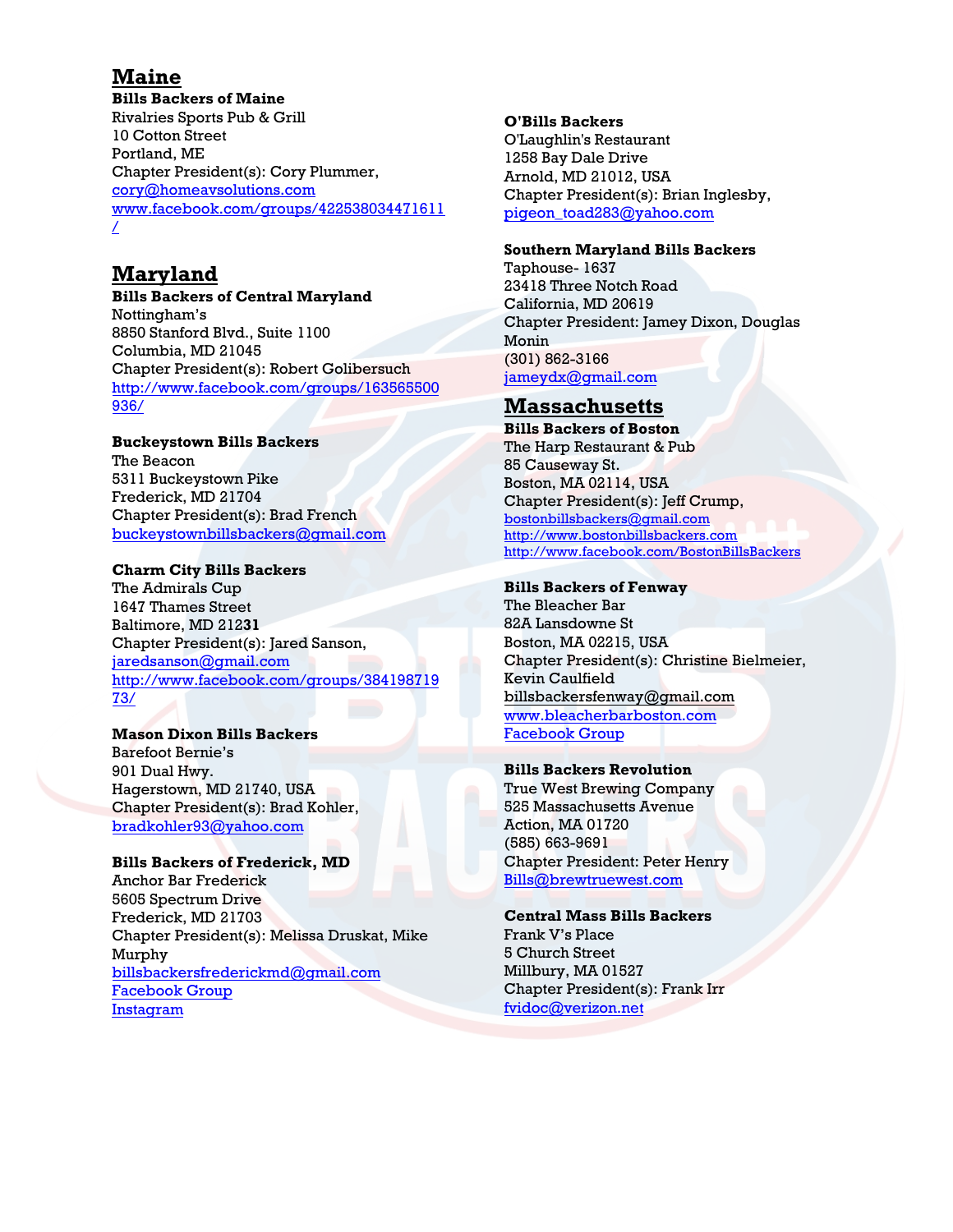# **Minnesota**

#### **Bills Backers of Minneapolis/St. Paul**

The Tin Shed Tavern 12250 Zinran Ave. S. Savage, MN 55426, USA Chapter President(s): Mark Arriola 651-269-9711 (cell) [mnbillsbackers@gm](mailto:marriola@visi.com)ail.com [http://www.mspbillsbackers.com](http://www.mspbillsbackers.com/)

# **Michigan**

**Metro Bills Backers**  US 12 American Bar and Grille 34824 W. Michigan Ave Wayne, MI 48184 Chapter President(s): Gerald Siconolfi Jr (585) 545-5723 gsiconolfi@yahoo.com

**[Bills Backers of Ann Ar](mailto:stickrebel@yahoo.com)bor**  Haymaker Public House 203 E Washington Street Ann Arbor, MI 48104 Chapter President: Don Tottingham (810) 931-3974 don.tottingham@gmail.com

# **[Missouri](mailto:sdaughe484@yahoo.com)**

**Bills Backers of Missouri-Kansas City**  Ugly Joe's 1227 W.103rd street Kansas City MO 64114 Chapter President(s): Sean Daugherty, [sdaughe484@yahoo.com](mailto:clark.jennifer23@gmail.com)

**[Brookside Bills Backers](https://m.facebook.com/groups/1937913939758503?ref=bookmarks)**  [Brooksider Sports Bar](https://m.facebook.com/groups/1937913939758503?ref=bookmarks)  6330 Brookside Plaza Kansas City, MO 64113 Chapter President: Jennifer Davis, clark.jennifer23@gmail.com [Facebook Group](https://m.facebook.com/groups/1937913939758503?ref=bookmarks)

**[Downtown STL Bills Mafia](mailto:saintlouisbillsmafia@gmail.com)**  Missouri Bar and Grille 701 N Tucker BLVD St Louis, MO 63101, USA Chapter President(s): Jake Haggmark saintlouisbillsmafia@gmail.com

#### **Northland Bills Backers**

[Al's Bar & Grill](mailto:Midsouthbillsbackers@gmail.com)  10911 NW Highway 45 Parkville, MO 64152 Chapter President: Shawn Burns, [northlandbillsbackers@outlook.com https://](https://www.facebook.com/northlandbillsbackers) www.facebook.com/northlandbillsbackers

#### **Springfield, MO Buffalo Bills Backers**

Buffalo Wild Wings 900 East Battlefield Road Springfield, MO 65807 Chapter President: David Weinsaft (417) 860-8164 david34@live.missouristate.edu [Facebook Group](https://www.facebook.com/Springfield-MO-Buffalo-Bills-Backers-650841505289555/?modal=admin_todo_tour)

#### **St. Louis Bills Backers**

The Post Bar & Grill 763 Old Ballas Road Creve Couer, MO 63141 Chapter President(s): Bob Insinna, Barb Insinna, Kim Turner [rctgroup@sbcglobal.net](mailto:pateaston621@yahoo.com)

# **Miss[issippi](https://www.facebook.com/pages/Buffalo-Bills-Backers-Saint-Louis/272305412796017)**

**MidSouth Bills Backers**  LBOE 4205 Meadowcreek Drive Horn Lake, MS 38104 Chapter Presidents: Anthony Caswell Midsouthbillsbackers@gmail.com

# **Nebraska**

**[Bills Backers of Omaha](mailto:tbloodsworth@msn.com), Nebraska**  Western Bowl 4725 S 131st Street Omaha, NE 68137, USA Chapter President(s): Bob Bloodsworth, (402) 330-3049 tbloodsworth@msn.com

#### **[Bills Backer](mailto:peggy.evans@cox.net)s Omaha**

Ray's Original Buffalo Wings 120 South 31st Avenue Omaha, NE 68131 Chapter President(s): Peggy Evans (402) 305-7598

peggy.evans@cox.net [Facebook Group](https://www.facebook.com/billsbackersnebraska/?fb_dtsg_ag=AdxJbw9P8UzWpQ7kRvDEkOUniY7eDAojkX51yCZtkBdMTw:Adw9t-ypc-O4Zus5TT-MmrczXWOpsf8kXg8GJdT5kKfMaw)

# **[Nevada](mailto:declan005@aol.com)**

**Johnny Mac's Bills Backers of Las Vegas**  Johnny Mac's 842 Boulder Highway Las Vegas, NV 89015, USA Chapter President(s): Jon Mcginty, [declan005@aol.com](mailto:Chefcp2003@yahoo.com) 

## **Las Vegas Bills Backers**

Moondoggie's Bar & Naked City Pizza Shop 3240 S. Arville Street Las Vegas, NV 89102, USA Chapter President(s): Christopher Palmeri, Chefcp2003@yahoo.com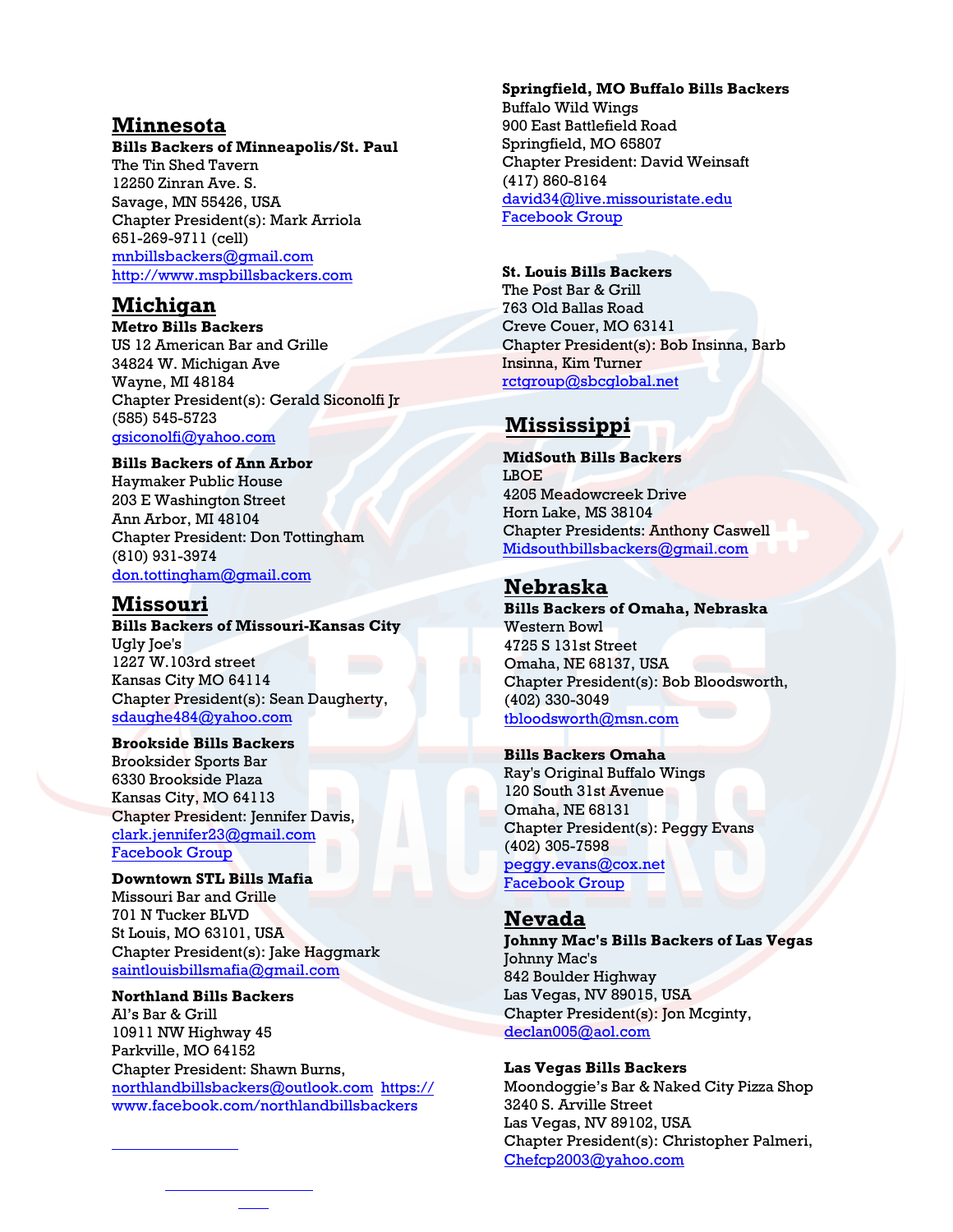#### **Stake Out Bills Bakers**

Stake Out Bar & Grill 4800 S. Maryland Parkway Las Vegas, NV 89119 Chapter President: Bill Devlin (702) 798-8383 sobillsbacker@cox.net www.facebook.com/stakeout.bar

#### **Time-Out Bills Backers**

[Time-Out Sports Bar & G](mailto:sobillsbacker@cox.net)rill [6138 W. Charleston Blvd.](http://www.facebook.com/stakeout.bar)  Las Vegas, NV 89107 Chapter President: Frederick Hoffman, timeout@timeoutbarlv.com

### **Town Center Bills Backers**

Town Center Lounge [6050 Sky Point Dr.](mailto:timeout@timeoutbarlv.com)  Las Vegas, NV 89130 Chapter President: Angelo Cassaro (702) 396-8200 info@towncenterlounge.com www.facebook.com/tclskypointe https://twitter.com/TCLSkyPointe

# **[New Hampshire](mailto:indo@towncenterlounge.com)**

**[Granite State Bills Backers](http://www.facebook.com/tclskypointe)**  [Billy's Sports Bar](https://twitter.com/TCLSkyPointe)  34 Tarrytown Rd. Manchester, NH 03103, USA Chapter President(s): Michael Quinn, michaeljquinn2@gmail.com. http://www.facebook.com/profile.php?id=100 000073043568

# **[New Jersey](mailto:michaeljquinn2@gmail.com)**

**[Barnegat Bills](http://www.facebook.com/profile.php?id=100000073043568)**  [Doyle's Pour H](http://www.facebook.com/profile.php?id=100000073043568)ouse 345 Main St. Barnegat, NJ 08005 Chapter President(s): Brian Colleary, btc05@hotmail.com

### **Bills Fans of Northwest New Jersey**

Sports Scene Restaurant 234 Rt-31N [Washington, NJ](mailto:btc05@hotmail.com) 13815, USA Chapter President(s): Richard Engle, rickyrubberlu28@yahoo.com Facebook Group

## **[The Hoboken Bills Backers](http://www.facebook.com/pages/Northern-New-Jersey-Buffalo-Bills-Backers/76623067210)**

The Dubliner [96 River Street](mailto:rickyrubberlu28@yahoo.com) [Hoboken, NJ 07030](http://www.facebook.com/pages/Northern-New-Jersey-Buffalo-Bills-Backers/76623067210) [Chapter President: James Manilla](http://www.facebook.com/pages/Northern-New-Jersey-Buffalo-Bills-Backers/76623067210) (585) 690-0520 jmanilla5@gmail.com

#### **Central New Jersey Bills Backers**

Bills Central 319 Stagecoach Road Clarkburg, NJ 08510, USA Chapter President(s): Richard Gudgel, [lncgdg@netscape.net](mailto:lncgdg@netscape.net) <http://www.facebook.com/groups/121156446782/>

### **Hoboken Bills Backers**

The Shannon 106 - 1st Street Hoboken, NJ 07030, USA Chapter President(s): Liz Young, [liz@whoisstudio.com](mailto:liz@whoisstudio.com) <http://lizyoung.net/hobokenbillsbackers.com/>

### **Jersey City Bills Backers**

Abbey's Pub 407 Monmouth St Jersey City, NJ 07302, USA Chapter President(s): Gary McDonald, [jcbillsbackers@gmail.com](mailto:jcbillsbackers@gmail.com) [https://www.facebook.com/groups/jcbillsfans](https://www.facebook.com/groups/jcbillsfans/)  $\sqrt{2}$ 

## **North Jersey Bills Backers**

Duffys Tavern 856 River Street Hawthorne / Paterson NJ, NJ 07524, USA Chapter President(s): Sidney Ruiz, (973) 277-1416 [sidwork2003@yahoo.com](mailto:sidwork2003@yahoo.com) [http://www.facebook.com/pages/Northern-](http://www.facebook.com/pages/Northern-New-Jersey-Buffalo-Bills-Backers/76623067210)[New-Jersey-Buffalo-Bills-Backers/76623067210](http://www.facebook.com/pages/Northern-New-Jersey-Buffalo-Bills-Backers/76623067210)

#### **Northern New Jersey Buffalo Bills Crew**

Ash Bar and Grille 140 Bloomfield ave Bloomfield NJ, 07003 Chapter President(s): Albert Porter (201) 709-8632 [nwk50@aol.com](mailto:nwk50@aol.com)

## **New Mexico**

**Bills Backers of Albuquerque**  Craft Republic 4301 The Lane 25 NE Albuquerque, NM 87109-3416, USA Chapter President(s): Lindsey Johnson, [Matt Meier, Shirley Wi](mailto:BBBABQ@yahoo.com)se [BBBABQ@yahoo.com](https://twitter.com/BBBABQ)  [Twitter: @BBBABQ](http://www.facebook.com/pages/Buffalo-Bills-Backers-Albuquerque/291735110852545)  [Facebook Group](http://www.facebook.com/pages/Buffalo-Bills-Backers-Albuquerque/291735110852545)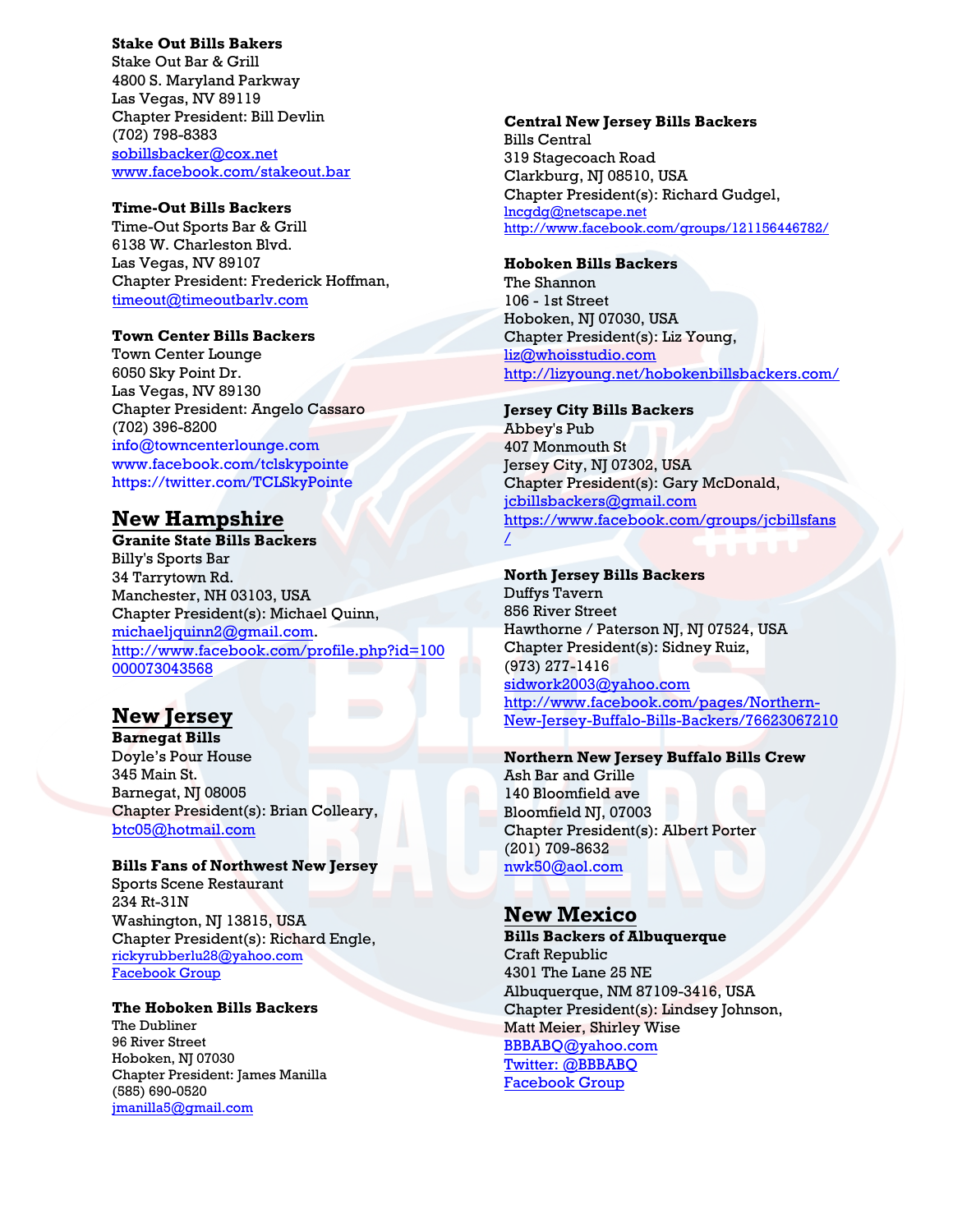# **New York**

**Albany Bills Backers**  McGeary's Irish Pub 4 Clinton Square Albany, NY 12207, USA Chapter President(s): Ed Lass ed@albanybills.com https://albanybills.com/ [Twitter: @AlbanyBills](https://twitter.com/AlbanyBills) [Facebook Group](http://www.facebook.com/AlbanyBills)

## **[Barbagallo's Bills Backers](http://www.facebook.com/AlbanyBills)**

Sleep Inn & Suites 6344 East Malloy Rd East Syracuse, NY 13057, USA Chapter President: Alfred Barbagallo, (585) 345-6788 queenb525@verizon.net

## **The Bay Bills**

[Pier Fifty-Three](mailto:queenb525@verizon.net) 7147 Lake Bluff Road Wolcott, NY 14590 Chapter President: Bryan Ritter (315) 871-8110 britterassociates@gmail.com

## **Bills Backers of Cape Vincent**

Aubrey's Inn [126 South James St.](mailto:billsbackersbatavia@gmail.com)  [Cape Vincent, NY](http://www.facebook.com/bataviabillsbackers) 13618, USA [Chapter President\(s\): Michael J.](https://twitter.com/BataviaBills) Chavoustie chavoustiemichael@hotmail.com

## **Bills Backers of Cheektowaga**

Rafferty's Irish Pub 2794 Harlem Rd Buffalo, NY 14225, USA [Chapter President\(s\): Michael Dm](mailto:chavoustiemichael@hotmail.com)owski, m3dman333@yahoo.com

### **Bills Backers of Ithaca**

Flynn's Roadhouse 1928 E.Shore Dr. [Ithaca, NY 14850](mailto:m3dman333@yahoo.com)  607-275-3447 Chapter President: Jocelyn VanGorder billsbackersithaca@hotmail.com

## **Bills Backers of Mohawk Valley**

Happen Inn Sports Bar & Grill 2 W. Main St. [Little Falls, NY 13365](mailto:billsbackersithaca@hotmail.com)  (315) 823-9840 Chapter President: Lawrence Peruzzi impresagroupinc@gmail.com [Facebook Group](https://www.facebook.com/thehappeninn) http://www.happeninn.net

### **Bills Backers of Port Bay**

The Bayfront 8106 West Port Bay Road Wolcott, NY 14590 Chapter President: Sean Martin (315) 905-4242 thebayfront@gmail.com [Facebook Grou](https://www.facebook.com/everythingsbetteratthebay/)[p](mailto:impresagroupinc@gmail.com)

## **[Bills Backers of Queens](http://www.happeninn.net/)**

Glenpatrick's Pub 53-73 65 Place Maspeth Queens, NY, USA Chapter President(s): Phillip Hickey queens.backers@gmail.com

## **Bills Backers of Rochester**

Merchants Grill [881 Merchants Road](mailto:hvbillsbackers@gmail.com) Rochester, NY 14609 Chapter President: Susan Gemmett, suzyg20@yahoo.com [Facebook Group](https://www.facebook.com/groups/116056304312/)

### **Bills Backers of Saratoga County**

[Humbuggs Sports Bar](mailto:queens.backers@gmail.com)  569 Gansevoort Road Moreau, NY 12828 Chapter President: Fred Seybolt, fseybott@hotmail.com

## **Bills Backers of Southern Saratoga**

Ravenswood Restaurant and Pub 1021 Route 146 [Clifton Park, NY](mailto:suzyg20@yahoo.com) 12065, USA [Chapter President\(s\): Leo Butera, Tom Wayne](https://www.facebook.com/groups/116056304312/)  [lbute](https://www.facebook.com/groups/116056304312/)ra@nycap.rr.com

### **Bills Backers of SVE/ Waverly Area**

Valley Bowling Center Lounge 13 N. Chemung St. Waverly, NY 14892-1211, USA Chapter President(s): Timothy Hannula, [tijo355@aol.com](mailto:fseybott@hotmail.com)

#### **Bills Backers of Niagara Falls** The Craft Kitchen and Bar 223 Ferry Avenue Niagara Falls, NY 14301 Chapter President: Bill Olesiuk [thecraftnf@gmail.com](mailto:lbutera@nycap.rr.com)

**Bills Backers of the Burgh** Jimmy's Pizzeria and Restaurant 475 5th Avenue Troy, NY 12182 Chapter President: Anthony Buchanan [anthony.buchanan](mailto:tijo355@aol.com)66@yahoo.com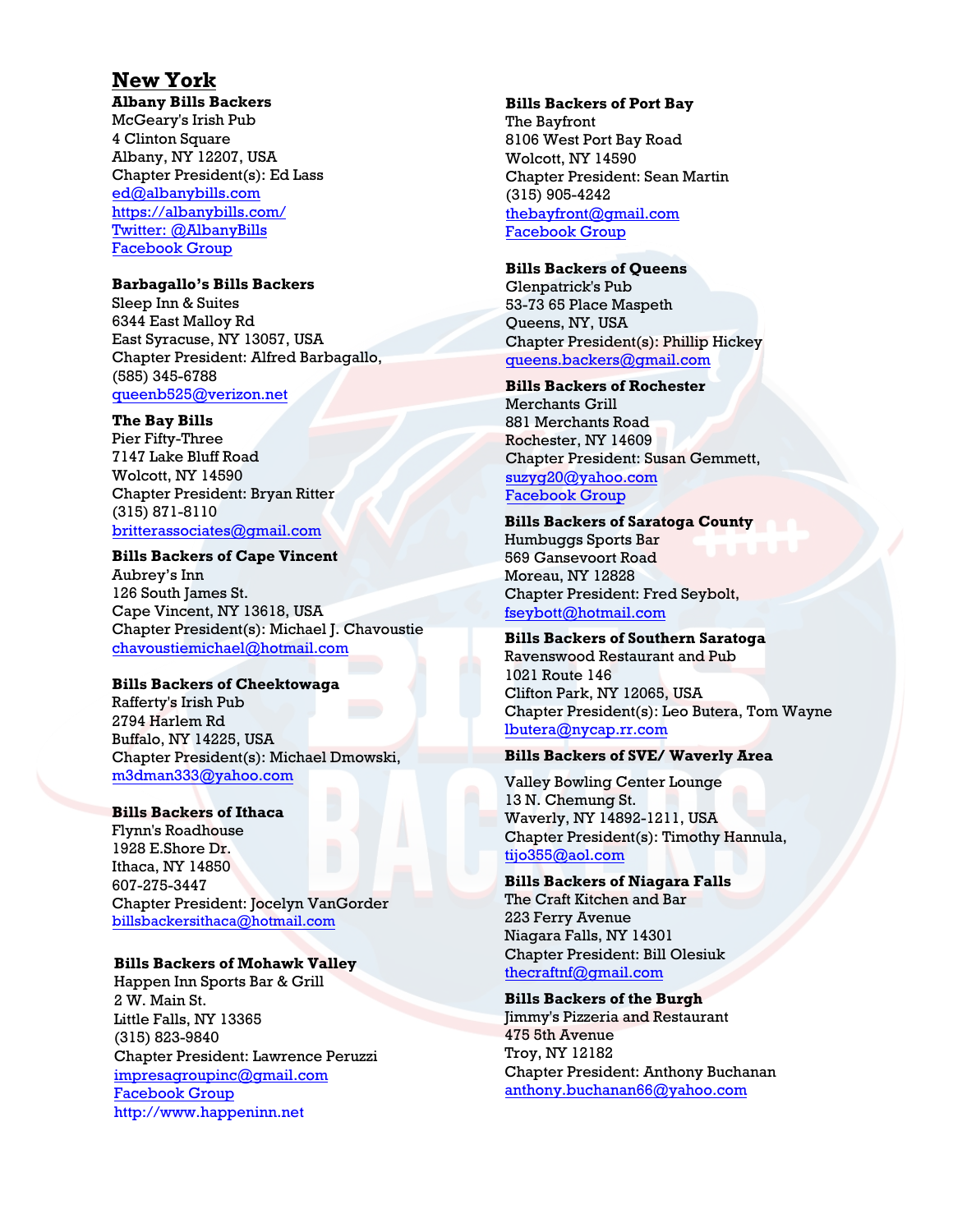## **Bills Backers of Syracuse**

The Beginning II 6897 Manilus Center Road East Syracuse, NY 13057, USA Chapter President(s): Michael Krajacic, (315) 463-5080 mike@thebeginningii.com http://www.thebeginningii.com

## **Buffalo Bills Backers of CNY**

[Little Sodus Inn](mailto:mike@thebeginningii.com) [14451 Bell Ave](http://www.thebeginningii.com/) Fair Haven, NY 13064, USA (315) 341-4423 Chapter President: William Rotach, wbrotach@gmail.com https://www.facebook.com/BuffaloBillsBacker sOfCny?ref=hl

#### **[Bills Backers of the C](mailto:wbrotach@gmail.com)apital District of New [York](https://www.facebook.com/BuffaloBillsBackersOfCny?ref=hl)**

[Bentley's Taver](https://www.facebook.com/BuffaloBillsBackersOfCny?ref=hl)n 4 Hemphill Pl. Malta, NY 12020, USA (518) 899-4300 Chapter President: Erik Adamsen and Mike Lepkowski Sr., EAdamsen@gmail.com https://www.facebook.com/CapitalDistrictofN ewYorkBillsBackers

#### **Bills Nation S[aratoga](mailto:EAdamsen@gmail.com)**

[Harvey's Restaurant and Bar](https://www.facebook.com/CapitalDistrictofNewYorkBillsBackers) [14 Phila Street](https://www.facebook.com/CapitalDistrictofNewYorkBillsBackers)  Saratoga Springs, NY 12866 Chapter President(s): Thomas Guzek info@billsnationsaratoga.com www.billsnationsaratoga.com

### **Brooklyn Bills Backers**

[Fulton Ale House](mailto:info@billsnationsaratoga.com)  [1446 Fulton Street](http://www.billsnationsaratoga.com/)  Brooklyn, NY 11216 Chapter President(s): Mike Sheehan (718) 450-3038 fultonalehouse@gmail.com www.facebook.com/BrooklynBillsBackers/

#### **Bills Backers Redds Tavern**

[Redds Tavern](mailto:fultonalehouse@gmail.com) [511 Grand Street](https://www.facebook.com/BrooklynBillsBackers/) [Broo](https://www.facebook.com/BrooklynBillsBackers/)klyn, NY 11211 Chapter President: Meghan Nelson (718) 218-9429 meghan.h.nelson@gmail.com

## **NYC Buffalo Bills Bonanza**

Hog Pit [37 West 26th Street](mailto:Tjurewi1@nycap.rr.com) New York, NY 10010 Chapter President: Damon Dell (917) 364-7246 ddell@nyc.rr.com

#### **Coach's Bills Backers**

Coach's Corner Inn 1118 E 2nd Street Jamestown, NY 14701 Chapter President(s): Chris Sorenson (716) 969-4499 garyssonspropertygroup@yahoo.com [www.facebook.com/CoachsCornerInn](mailto:garyssonspropertygroup@yahoo.com)

#### **Colonie Bills Backers**

The Road House Grill 27 Fuller Road Albany, NY 12205 Chapter President: Timothy B. Jurewicz II [Tjurewi1@nycap.rr.com](mailto:pigfood00@yahoo.com)

#### **Columbia County Bills Backers**

Meadowgreens Restaurant 1238 Route 9H Ghent, NY 12075, USA Chapter President(s): Donald Coons Sr., pigfood00@yahoo.com

#### **[Daffies Bills Backers](http://www.dafffiespizza.com/)**

**Daffies** 26 North Street Caledonia, NY, 14423 Chapter President(s): Michael Coleman (585) 538-4360 Pizzagrl37@gmail.com [www.dafffiespizza.com](mailto:dfspirate@yahoo.com)

#### **[Finger Lakes Bills Backers](http://www.facebook.com/groups/93322597178/)**  Dana's Time Out

258 Hamilton Street Geneva, NY 14456, USA Chapter President(s): John Franklin Jr., dfspirate@yahoo.com http://www.facebook.com/groups/933225971 [78/](mailto:scottmccafferty1@gmail.com)

#### **Bills Backers of Greece, NY**  The Retreat 512 Long Pond Rd Rochester, NY 14602 Chapter President(s): Scott McCafferty, VP [Eric Firenze](mailto:Grizle.ts@gmail.com)

[scottmccafferty1@gmail](file:///D:/Bills%20Backers/Documents/Bills%20Backers%2015-16/Facebook.com/grizlets).com

# **Grizle T's Bills Backers**

Grizle T's 53 Main St Saranac Lake, NY 12983 Chapter President(s): Adam Harris Grizle.ts@gmail.com Facebook.com/grizlets (518) 891-6393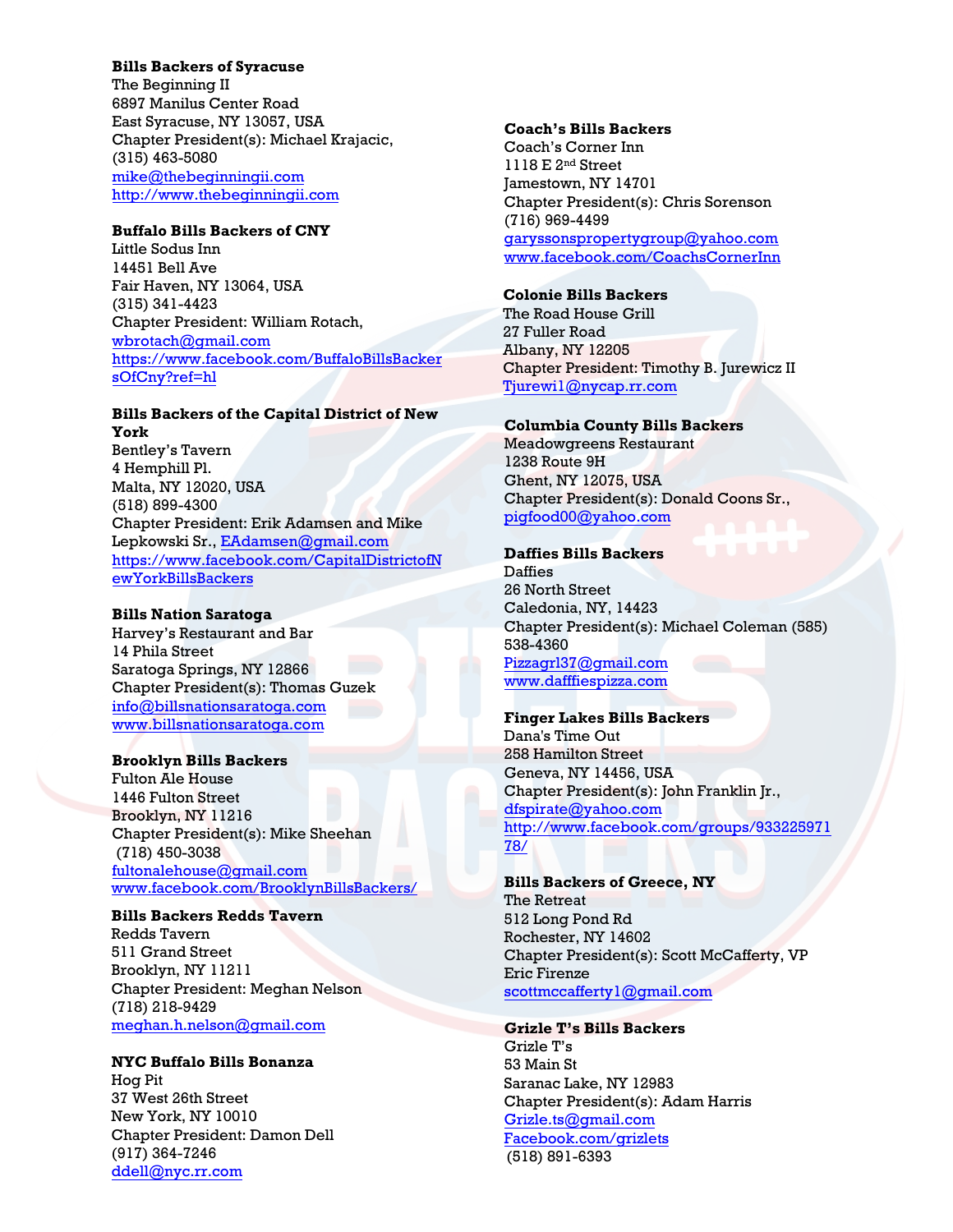### **Hell's Kitchen Bills Backers**

The Gaf West 401 W48th St NY, NY 10036 (212) 307-7536 Chapter President: Bill Granger nyc10036bill@aol.com www.gafwestnyc.com

#### **[Jamestown Bills Bac](http://www.gafwestnyc.com/)[ke](mailto:nyc10036bill@aol.com)rs**

Gametime Sports Bar & Grill 850 Foote Ave Jamestown, NY 14701 Chapter President(s): Jim Mee (716) 483-1818 management@jamestownbowling.com

#### **Jit'z Bills Backers**

[Jit'z Tavern](mailto:management@jamestownbowling.com) 65 Franklin St Auburn, NY 13021 Chapter President(s): Max Muhleisen (315) 255-2664 Mmuhleisen5@gmail.com

#### **Long Island Bills Backers**

[Brews Brothers](mailto:Mmuhleisen5@gmail.com) 69 Wall Street Huntington, NY 11743 Chapter President(s): Chris Falzarano, Josh Skabry Christopher.falzarano@gmail.com

#### **[New York City Buffalo Bills Back](mailto:Christopher.falzarano@gmail.com)ers**

Public House 140 East 41st Street New York City, NY 10017, USA Chapter President(s): Matt Soreco, Matt Kabel, [staff@nycbbb.com](http://www.mondayqbc.com/) http://www.nycbbb.com

### **Rileys Lounge W.S.**  Rileys Lounge 1781 Orchard Park Road West Seneca, NY 14224, USA [Chapter President\(](mailto:staff@nycbbb.com)s): Lawrence A. Dempsey [shottime@verizon.net](http://www.nycbbb.com/)

**Bills Mafia of Troy** The Ruck 104 3rd Street Troy, NY 12180 Chapter President: Kate Mallick (518) [273-1872](mailto:shottime@verizon.net) kate@getrucked.com

**Bills Backers of Southern Saratoga County** Pam's Pub 1536 Crescent Road #8 Clifton Park, NY 12065 Chapter President: Ryan Cooper southernsaratogabillsbackers@gmail.com [Facebook](https://www.facebook.com/SSCBillsBackers)

#### **Rock the Bills**  The Rock Sports Bar 1066 State Route 196 Hudson Falls, NY 12839 Chapter President(s): Sean Daley (518) 747-2387 tcrsmd@yahoo.ca

#### **[Saratoga Springs B](mailto:tcrsmd@yahoo.ca)ills Backers**

2 West Bar & Grille 2 West Ave Saratoga Springs, NY 12866 Chapter President: Allie Dockum info@saratogaadventures.com

### **[Sons of Williamsville](mailto:info@saratogaadventures.com)**

Moor Pat 78 E Spring Street Williamsville, NY 14221 Chapter President: Connor O'Brien (716) 810-9957 admin@moorpat.com

**[Southern Tier Bills Bo](mailto:admin@moorpat.com)oster Club Inc.**  Varies 123 Sisson Street Dunkirk, NY 14048 Chapter President: Rick Jesse, 716-366-8427 jesse\_14048@yahoo.com

#### **[Tres Locos Bills Backers](mailto:jesse_14048@yahoo.com)**

Tres Locos 6094 State Highway 5 Palatine Bridge, NY 13428 Chapter President: Anne McCarty (518) 673-5989 Anne.mccarty@ymail.com https://www.facebook.com/TresLocosGrill

**[Union Whiskey Bills Back](mailto:Anne.mccarty@ymail.com)ers** [Union Whiskey](https://www.facebook.com/TresLocosGrill) 184 North Union St, Olean, NY 14760 Chapter President: Ed Kincaid (716) 806-1541 unionwhiskey@outlook.com www.unionwhiskey.com

**Utica Bills Backers**  [Swifty's Restaurant & Pub](mailto:unionwhiskey@outlook.com)  [257 Genesee St, Utica, NY](http://www.unionwhiskey.com/) 13501 Chapter President: Ryan Sweet, UticaBillsBackers@gmail.com https://www.facebook.com/pages/Utica-Bills-Backers/285143248172780

**[Rochester Bills Backers](mailto:UticaBillsBackers@gmail.com)**

[Clutch Kitchen + Sports Bar](https://www.facebook.com/pages/Utica-Bills-Backers/285143248172780) [3208 Latta Road](https://www.facebook.com/pages/Utica-Bills-Backers/285143248172780) Rochester, NY 14612 Chapter President(s): Andy Palermo, Eric Clark info@clutchkitchen.com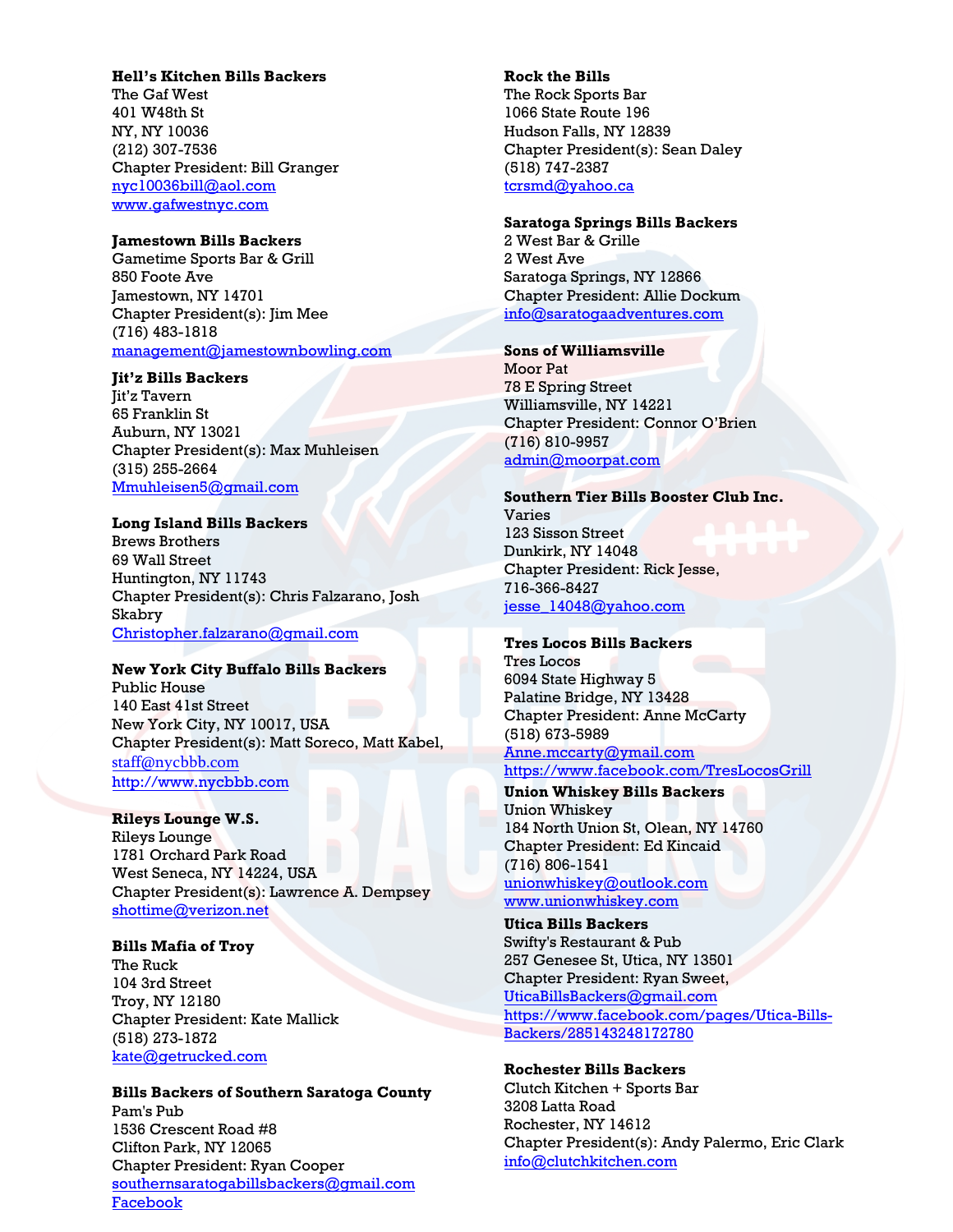## **Saratoga Bills Backers**

PJ's BAR-B-QSA 1 Kaydeross Avenue West Saratoga Springs, NY 12866 Chapter President: PJ Davi (518) 583-7427 pjsbarbqsa@aol.com

#### **Verona On The River Backers**

Granny's Verona 323 Main St Olean, NY 14760 [Chapter President\(s\): Norman Rhi](mailto:christine.sweitzer11@gmail.com)nehart (716) 378-4699 christine.sweitzer11@gmail.com

#### **Weedsport Bills Backers**

Longhorn Stakehouse 2659 Washington St Weedsport, NY 13021 [Chapter President\(s\): Natha](mailto:Nathanc_243@yahoo.com)n Connors Nathanc\_243@yahoo.com

#### **Westchester Bills Backers**

The Huddle 92 Beekman Ave Sleepy Hollow, NY 10591 [Chapter President: Josep](mailto:Joe.aquilia@gmail.com)h Aquilia, Joe.aquilia@gmail.com <http://www.facebook.com/WestchesterBBB>

#### **Adirondack Bills Backers**

Laughing Loon Tavern 148 Route 28 Inlet, NY 13360 Chapter President: Andy Frey (315) 375-9663 andy@thewoodsinn.com [ADKBillsBackers.com](mailto:scpottery@hotmail.com)

#### **Steadfast Rochester Bills Backers** Steadfast

200 East Avenue Rochester, NY 14607 Chapter President(s): Chuck Previte, Nick Garofoli chuckrprevite@gmail.com [Facebook Group](https://m.facebook.com/rocsteadfast/)

#### **[Batavia Bills Backers](http://www.facebook.com/AVLBBB)**

[TF Brown's](https://ashevillebillsbackers.wordpress.com/) 214 E. Main Street Batavia, NY 14020 Chapter President(s): Rick Mancuso, Marc Tillery (585) 343-1547 digitill.media.arts@gmail.com [Facebook](mailto:eelley1776@yahoo.com) Group [http://www.tfbrowns.com/](mailto:Kweaver222@hotmail.com)

## **North Carolina**

**Al's Bar & Grille Bills Backers** Al's Bar & Grille 83012-12 Magnolia Estates Drive Cornelius, NC 28677 [Chapter President\(s\): Scott Cummins](https://www.facebook.com/TFSBATAVIA/) (704) 987-6582 scpottery@hotmail.com

#### **Asheville Buffalo Bills Backers**

Nantahala Brewing Company 747 Haywood Road West Asheville, NC 28806 Chapter President(s): Stephen Conti, Matthew Monacelli AVLBillsBackers@gmail.com [www.facebook.com/AV](mailto:skv0000@hotmail.com)LBBB [https://ashevillebillsbackers](mailto:pilsener90210@yahoo.com).wordpress.com

### **Hendersonville Buffalo Bills Backers**

The Dugout Sports Bar and Grill 430 N Main Street Hendersonville, NC 28792 Chapter President: Stephen Conti (828) 768-1815 hendobbb@gmail.com [Facebook Group](https://www.facebook.com/HendoBBB)

#### **Bills Backers of Coastal Carolina**

Hell's Kitchen 118 Princess Street Wilmington, NC 28401, USA Chapter President(s): Yuri Buechler, [pilsener90210@yahoo.com](mailto:billsbackersoffayettevillenc@gmail.com)

#### **Bills Backers of Durham NC**

Bralie's Sports Bar 1725 Carpenter Fletcher Road Durham, NC 27703, USA Chapter President(s): James Skvarek,

(919) [667-7860](mailto:Hornung107@triad.rr.com)

## skv0000@hotmail.com

**Bills Backers of Charlotte**  Lebowski's Neighborhood Grille 1534 East Boulevard Charlotte, NC 28203 Chapter President(s): Ed Elley, Buffalo Bruno [eelley1776@yahoo.com](mailto:jmelino_1@hotmail.com) Kweaver222@hotmail.com

**Bills Backers of Fayetteville, NC**  Buffalo Wild Wings 2097 Skibo Road Fayetteville, NC 28314-2207, USA Chapter President(s): Sean E. Brost, billsbackersoffayettevillenc@gmail.com

#### **[Bills Backers of Greensb](mailto:timpackman@yahoo.com)oro, NC**

[Kick Back Jack's](https://www.facebook.com/groups/272869352921578/) [1605 H](https://www.facebook.com/groups/272869352921578/)ighwoods Boulevard Greensboro, NC 27410 Chapter President: Colette Gibson, Hornung107@triad.rr.com (336) 294-0575

## **Eastern NC Bills Backers** AJ McMurphy's [1914 Turnbury Drive](mailto:cbbillsbackers@gmail.com)

Greenville, NC 27858 Chapter Presidents: JT Ackerman, Bill Stom (252) 355-7956 ajmcmurphys1914@gmail.com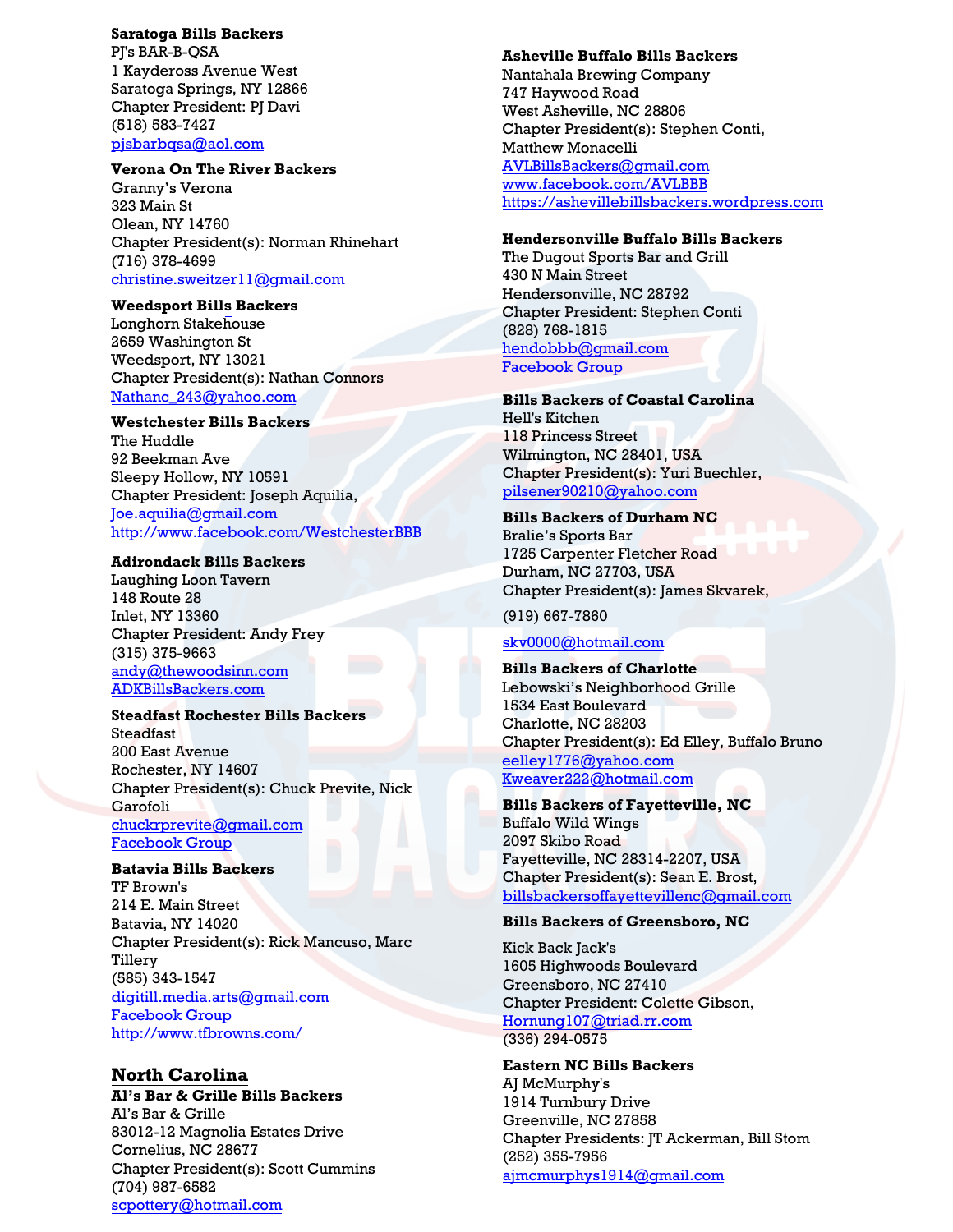#### **NC Bills Fans (NBF)**

Bisonte Pizza Co. 1381 Chestnut Lane Matthews, NC 29104 Chapter Presidnt: Steven DaPolito, S-DaPolito@hotmail.com

## **Raleigh-Durham Bills Backers**

Buffalo Brothers Pizza & Wings [3111 Capital Blvd.](mailto:S-DaPolito@hotmail.com)  Raleigh, NC 27604 Chapter President(s): Cathy Bucher and John McDonald, raleighdurhambillsbackers@gmail.com https://www.facebook.com/groups/250812054 956610/

### **[Red Hot Bills Fans](mailto:raleighdurhambillsbackers@gmail.com)**

**II's Red Hots** [15105 John](https://www.facebook.com/groups/250812054956610/) J Delaney Dr Charlotte, NC 28277 Chapter President(s): Jon Luther (980) 253-3126 jluther@jjsredhots.com

## **Taste of BuffaloPizzeria Bills Backers LKN/Charlotte**

[Taste of Buffalo Pizzeria](mailto:jluther@jjsredhots.com)  9610 B Sherrill Estates Huntersville, NC 28078 Chapter President: Jen Battaglia, (704) 439-0546 tasteofbuffalopizzeria@gmail.com

## **Charlotte Bills Backers**

Tavern On The Tracks [1411 South Tryon](mailto:tasteofbuffalopizzeria@gmail.com)  Charlotte, NC 28203, USA Chapter President(s): Lisa Dunlavey info@tavernonthetracks.com http://tavernonthetracks.com/ [Facebook Group](https://www.facebook.com/groups/331722120634088/about/)

#### **[Town Tavern Bills Backers](http://tavernonthetracks.com/)**

Town Tavern 200 North Tryon Street Charlotte, NC 28202, USA Chapter President(s): Andy Reid (contact Jessica), jessica@towntaverncharlotte.com www.TownTavernCharlotte.com

#### **[Wilson North Carolina Bills Bac](http://www.towntaverncharlotte.com/)[ke](mailto:jessica@towntaverncharlotte.com)rs**  O'Cools

2801 Ward Blvd Wilson, NC 27893 Chapter President(s): Lynette Miller (252) 245-1152 rmiller@myglnc.com http://www.wilsonbillsbackers.com

#### **Bills Backers of North Raleigh**

Amedeo's Italian Restaurant 3905 Western Blvd. Raleigh, NC 27606, USA Chapter President(s): Joel Melino, jmelino\_1@hotmail.com

#### **Carolina Beach Bills Backers**

Lazy Pirate 701 N Lake Park Blvd Carolina Beach, NC 28428 [Chapter President\(s\):](mailto:rmiller@myglnc.com) [TC Assad, Eric](http://www.wilsonbillsbackers.com/) Medler cbbillsbackers@gmail.com

### **Winston-Salem Bills Backers**

Buffalo Wild Wings Hanes Mall Boulevard Winston-Salem, NC 27103 Chapter President: Mike French ws.bills.backers@gmail.com

# **Ohio**

**[Central Ohio Bills Backers](mailto:buffalobillsfanatic12@gmail.com)**  Spoonz Pub 7426 Sawmill Road Columbus, OH 43235, USA Chapter Presidents: Jim McKay, Frank Fraas & Frank Commendatore (614) 889-5004 CentralOhioBillsBackers@gmail.com https:// www.facebook.com/CentralOhioBillsB ackers

**[Cleveland Bills Backers](mailto:CentralOhioBillsBackers@gmail.com)**  [Third Place](https://www.facebook.com/CentralOhioBillsBackers)  [3314 W](https://www.facebook.com/CentralOhioBillsBackers)arren Road Cleveland, OH 44111 Chapter President: Joel McAndrew joel.mcandrew@yahoo.com [Facebook Group](https://m.facebook.com/groups/157027448405004?view=info) **[Twitter](https://twitter.com/CleBillsBackers)** 

#### **Columbus Downtown Bills Backers**  The Main Bar [16 W Main St](mailto:Themainbar16@yahoo.com)  Columbus, OH 43215 Chapter President(s): Jim Talbot (614) 228-3129 Themainbar16@yahoo.com

## **Dayton Bills Backers**  [Bennett's Publical Family Sp](mailto:casey@cmdavissales.com)orts Grill 67 S Main Street Miamisburg, OH 45342

Chapter President(s): Casey Davis casey@cmdavissales.com (937) 232-1010 [Facebook Group](mailto:jasonp8270jp.@gmail.com) [http://bennettspublical.com](https://www.facebook.com/daytonbillsbackers/)

**Jason Pollard's Bills Backers** 5150 Belle Isle Dr. Dayton, OH 45439 Chapter President: Jason Pollard, jasonp8270jp.@gmail.com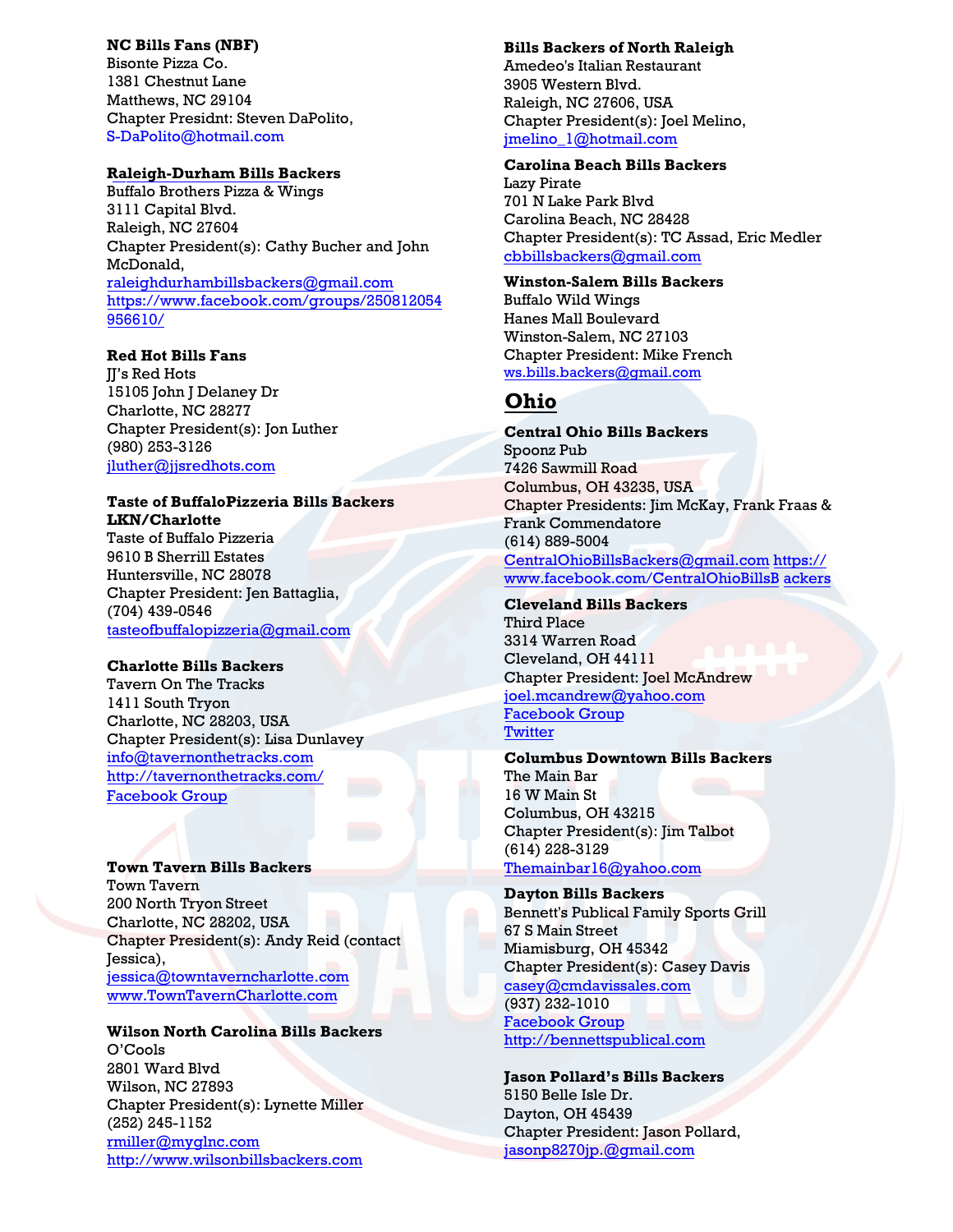## **NW Bills Backers of Ohio**

Buffalo Wild Wings 130 Jefferson Street 2a Port Clinton, OH 43452 Chapter President: Matthew Pugh (419) 960-9119 curly1981@yahoo.com

# **Oklahoma**

**Bills Backers of Oklahoma**  [Buffalo Wild Wings](mailto:chill@mntechnology.com)  2601 S I-35 Frontage Road Moore, OK 73160, USA Chapter President(s): Colleen Hill, colleen\_hill@sbcglobal.net

# **Oregon**

#### **Portland United Bills Supporters**

**(PUBS)** Cheerful Bullpen 1730 SW Taylor Street [Portland, OR 97204](mailto:billspdx@gmail.com) [Chapter President\(s\): Tom](http://www.pdxbb.com/) Miller, Andy Beecher billspdx@gmail.com http://www.pdxbb.com/

## **PDX West Bills Backers**

Shilo Inn Lou's Bar 9900 SW Canyon Road Beaverton, OR 97005 [Chapter President: Scott D](mailto:jhalladay10@yahoo.com)avis sdavispdx@gmail.com Facebook Group

### **Eugene Bills Backers**

The Duck Bar & Grill 1795 West 6th Avenue [Eugene, OR 97402](mailto:billsfan1969@verizon.net) Chapter President(s): Ralph Severino, Steve Cozzens EugBillsBackers@gmail.com [Facebook Group](https://www.facebook.com/EugBillsBackers)

# **[Pennsylvania](mailto:billsbackersofhazleton@yahoo.com)**

**Bills Backers of Bradford, PA** JD's Tavern 3530 Rt. 646 Gifford, PA 16732, USA Chapter President(s): Jeff Halladay, jhalladay10@yahoo.com

### **Bills Backers of Central PA**

[Tiadaghton Inn](mailto:rtet81437@aol.com)  [1120 Allegheny St.](https://www.facebook.com/groups/123313827745031/868307356579004/?notif_t=like)  [Lock Haven, PA](https://www.facebook.com/groups/123313827745031/868307356579004/?notif_t=like) 17745, USA Chapter President(s): Michael Klein, billsfan1969@verizon.net

# **Bills Backers of Hazleton**  Sand Springs Country Club

10 Club House Drive Drums, PA 18222, USA Chapter President(s): Thomas Kepping, billsbackersofhazleton@yahoo.com

#### **Bills Backers of Lehigh Valley**

Taps Tavern 3731 PA Route 378 Bethlehem, PA 18015 Chapter President: Russ Truscott, (610) 748-7100 rtet81437@aol.com https://www.facebook.com/groups/123313827 [745031/868307356579004/?n](mailto:mikebuss@aurorahuts.com)otif\_t=like

#### **Bills Backers of North Pittsburgh**

Adams Ridge Pizza Hut 920 Adams Shoppes Seven Fields, PA 16046, USA Chapter President(s): Michael Buss, mikebuss@aurorahuts.com

### **Philadelphia Bills Backers**

T[ir na nOg Irish Bar & Grill](mailto:phillybillsbackers@gmail.com) [1600 Arch Street](https://facebook.com/profile.php?id=130449452834) [Philade](https://facebook.com/profile.php?id=130449452834)lphia, PA 19103 [Chapter President:](https://twitter.com/phlbillsbackers) Amanda Colburn, Jeffrey Brennan, Alexis Gardner (716) 397-7670 phillybillsbackers@gmail.com https://facebook.com/profile.php?id=1304494 52834 https://twitter.com/phlbillsbackers

### **[Harrisburg Bills Backers](https://www.facebook.com/groups/105127579550979/?fref=ts)**

[Boro Bar & Grill](https://www.facebook.com/groups/105127579550979/?fref=ts) RiverView 4425 N Front St Harrisburg, PA 17110, USA Chapter President(s): Mark McGuire BillsBackersHBG@gmail.com https://www.facebook.com/groups/105127579 550979/?fref=ts

### **Lancaster Bills Backers**

Your Place 2133 Lincoln Highway E Lancaster, PA 17602 Chapter President(s): Eric Rutherford Edrutherford11@gmail.com

### **[New Castle Bills Backers](http://www.facebook.com/NewCastleBillsBackers)**  [Buffa](http://www.facebook.com/NewCastleBillsBackers)lo Wild Wings 20215 Route 19 Cranberry Twp, PA 16066 Chapter President(s): Ken Bradley, bradley@ae.com / kenny4121@yahoo.com http://www.facebook.com/NewCastleBillsBac kers

**Northeast Philadelphia Bills Backers**  Miller's Ale House 2300 Easton Road Willow Grove, PA 19090 Chapter President(s): Derek Eiser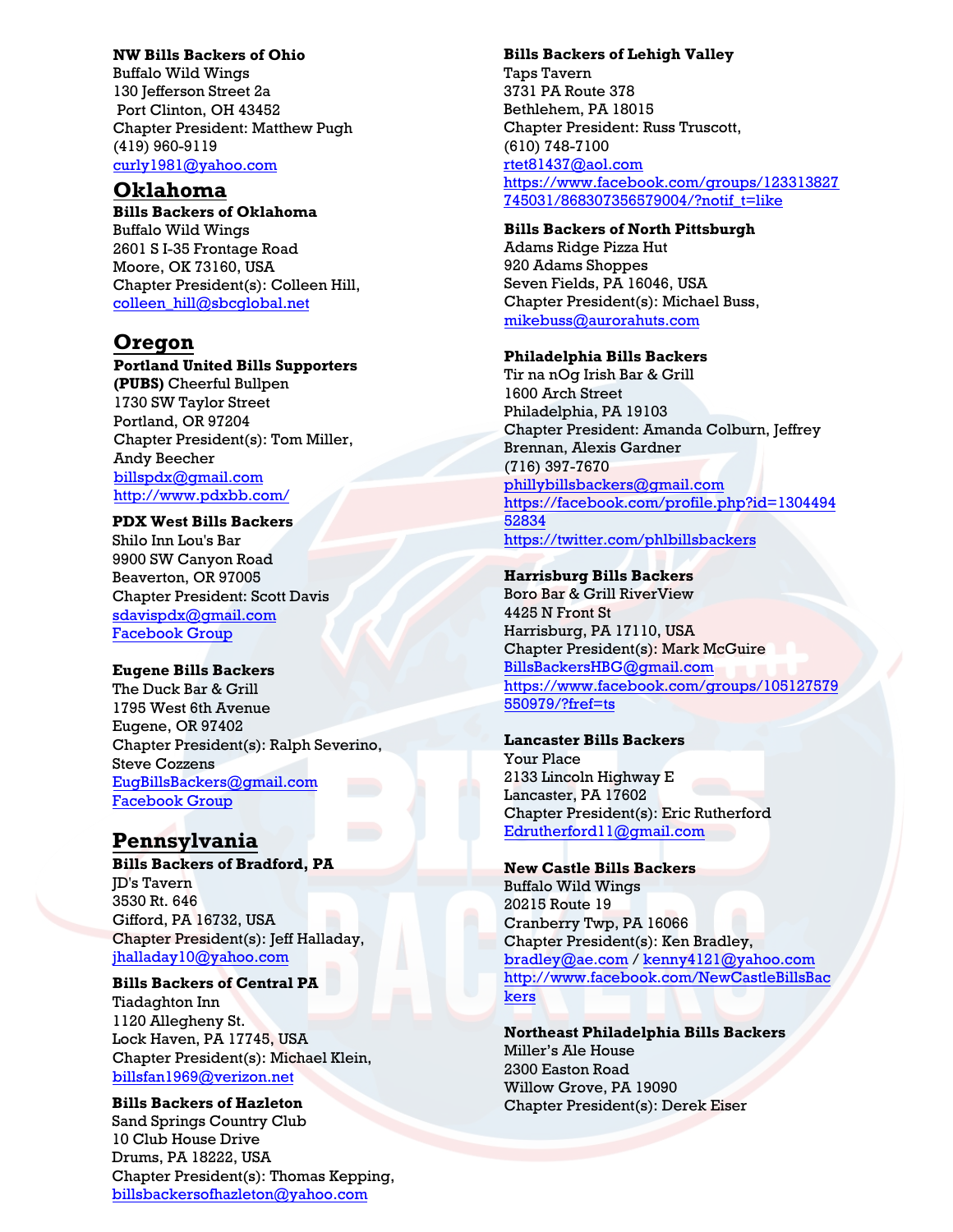## **Pittsburgh Bills Backers**

Mario's East Side Saloon 5442 Walnut Street Pittsburgh, PA 15232 President: Keriann Didier (716) 560-1710 PghBillsBackers@gmail.com <pghbills.ucraft.net> [Facebook Group](https://www.facebook.com/groups/pghBIlls/)

#### **[Erie County, PA Bills Backers](http://www.mariospgh.com/southside/)**

[The Colony Pub & Grille](https://www.facebook.com/groups/159005944185/)  [2670](https://www.facebook.com/groups/159005944185/) W. 8th St. Erie Erie, PA 16505, USA Chapter President: Jeffrey J. Johnson JJ\_Realtor@verizon.net

#### **Twin Tiers Bills Backers**

[Mooney's Big Flats](mailto:JJ_Realtor@verizon.net) 3300 Chambers Road #5233 Horseheads, NY 14845 Chapter President(s): Rich Barber bstreetbarber@gmail.com [Facebook Group](https://www.facebook.com/groups/1487673291487536) (570) 418-2229

## **[Bills Backers Manayunk](https://www.facebook.com/groups/1487673291487536)**

[Mad Rive](https://www.facebook.com/groups/1487673291487536)r Bar & Grill 4100 Main Street Philadelphia, PA 19127 Chapter President: Cathi La Sota billsbackersmanayunk@gmail.com [Facebook Group](https://www.facebook.com/BBManayunk) **[Twitter](https://twitter.com/BBManayunk)** 

### **Bills Backers of Harrisburg/ York PA** Etters VFW 450 York Road York Haven, PA 17370 [Chapter President:](mailto:billsbackersri@gmail.com) James Kelly [jhkinpa@aol.com](https://www.facebook.com/groups/703116973108011/)

# **[Rhode](https://www.facebook.com/groups/703116973108011/) Island**

**Bills Backers of Rhode Island**  Ladder 133 Bar and Grill 94 Japonica St Pawtucket, RI 02860 Chapter President(s): Sarah Boyce, Brian Harnois

(410) 516-3986 billsbackersri@gmail.com https://www.facebook.com/groups/703116973 108011/

### **Rhode Island Bills Backers**  Genesis Grille & Lounge 1759 Mineral Spring Avenue North Providence, RI 02904 (401) 353-6888 Chapter President(s): Pam DePaolo philip.depaolo@verizon.net

# **South Carolina**

**Bills Backers of the Beach**  The Grumpy Monk 4545 Hwy 501 Myrtle Beach, SC 29579 Chapter President: Glenn Goodwin [GlennG429@gmail.com](mailto:GlennG429@gmail.com) [www.grumpymonkmyrtlebeach.com](http://www.grumpymonkmyrtlebeach.com/)

### **Bills Backers of Bluffton**

R Bar and Grill 70 Pennington Dr #1 Bluffton, SC 29910 Chapter President: Jeff Ratzel, [BBB@ratzel.us](mailto:BBB@ratzel.us) [http://blufftonbillsbackers.com](http://blufftonbillsbackers.com/)

# **Bills Backers of Columbia, SC** Columbia, SC 29201

Chapter President(s): Lesley D. Hanesworth, Lhanesworth@gmail.com [Facebook Group](https://m.facebook.com/groups/842948892458113)

# **[Bills Backers of Greenville, SC](http://www.facebook.com/pages/Buffalo-Bills-Backers-Columbia-SC/197470183601452)**

Eastside Bar and Grill 620 Howell Road Greenville, SC 29615 Chapter President(s): Michael Newsom michaelne7@gmail.com

## **[Bills Backers of Myrtle](mailto:flutiefide7@yahoo.com) Beach, SC**

Handley's Pub & Grill 105 Station St. Longs, SC 29568 Chapter President: Terry Smith mbbillsbacker@gmail.com

## **[Charleston Bills Backers](mailto:mbbillsbacker@gmail.com)**

Hunley's Tavern 1750 Savannah Highway Charleston, SC 29407 Chapter President(s): Jeffrey Haertel, jeffhaertel@icloud.com https://www.facebook.com/BillsBackers

# **Myrtle Beach Buffalo Bills Backers**  OD Arcade & Bar

100 S Ocean Boulevard North Myrtle Beach, SC 29582 Chapter President(s): Janet Hosmer, Wendy Palczynksi (843) 333-9749 janet@dreamms.org [Facebook Group](https://www.facebook.com/Myrtle-Beach-Buffalo-Bills-Backers-1333929460070305/?modal=admin_todo_tour)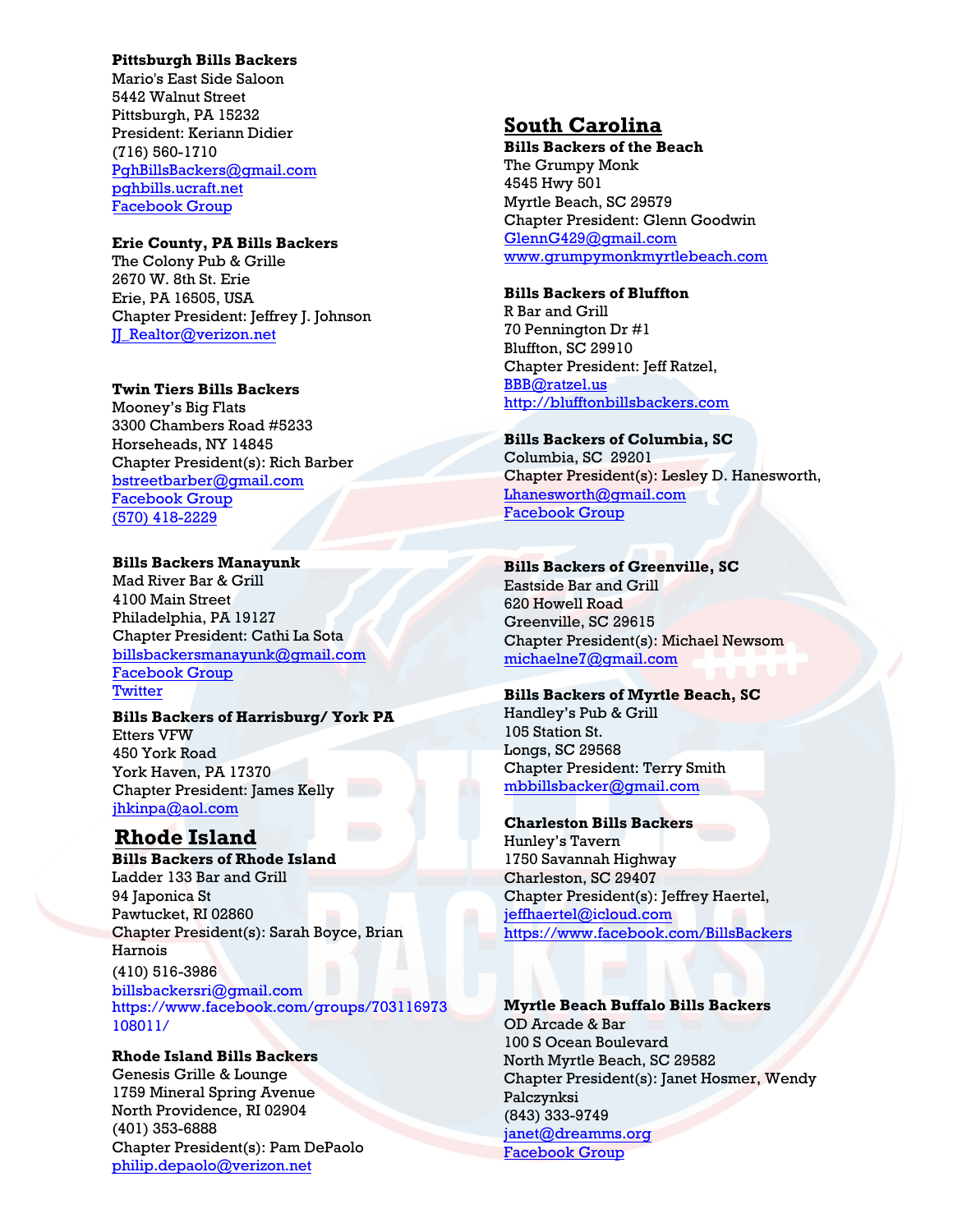### **Grand Strand Bills Backers**

Jimmagans Pub 6003 N Kings Highway Myrtle Beach, SC 29577 Chapter President(s): Mel Irvin<br>mirvin@twcny.rr.com

**York County Bills Backers**  Towne Tavern at Fort Mill [2000 Highway 160](mailto:yordcountybillsbacker@yahoo.com)  [Fort Mill , SC 29708](http://www.townetavern-fortmill.com/)  Chapter President(s): Danny Holmes yordcountybillsbacker@yahoo.com www.townetavern-fortmill.com

## **Tennessee**

**Bills Backers of Knoxville**  Buffalo Wild Wings - Turkey Creek 11431 [Parkside Dr.](mailto:mwbenson@yahoo.com)  Knoxville, TN 37934 Chapter President(s): Mark Benson mwbenson@yahoo.com

#### **Bills Backers of Nashville**

McNamara's Irish Pub [2740 Old Lebanon Road](mailto:nashvillebillsbackers@comcast.net)  Nashville, TN 37214, USA Chapter President(s): Mary Dillon, nashvillebillsbackers@comcast.net

#### **Chattanooga Bills Backers**

Taco Mac 423 Market St, [Chattanooga, TN 37402](mailto:Snakemb134@gmail.com)  Chapter President(s): Michael Gilbert (423) 290-9034 mookie8989@gmail.com

## **Downtown Nashville Bills Backers**

Winners Bar and Grill 1913 Division Street Nashville, TN 37203 [Chapter President\(s\): Louie Wiesner,](http://www.facebook.com/MemphisBillsMafia)  [Jonathan Giroux](https://twitter.com/membillsmafia)  lwiesner4@gmail.com

#### **Memphis Bills Backers**

**TJ** Mulligans 8071 Trinity Road Cordova, TN 38018 [Chapter Presidents: Mark Twilla](mailto:Midsouthbillsbackers@gmail.com)  (901) 270-0617 mtwilla@gmail.com www.Facebook.com/MemphisBillsMafia https://twitter.com/membillsmafia

**MidSouth Bills Backers**  LBOE 2021 Madison Ave Memphis, TN 38104 Chapter Presidents: Anthony Caswell Midsouthbillsbackers@gmail.com

#### **Texas**

**Austin Bills Backers Association** Parlor & Yard 601 W 6th St Austin, TX 78701 (512) 373-8306 Chapter President(s): Bob Gauthier [bgauthi1@yahoo.com](mailto:bgauthi1@yahoo.com) [https://www.facebook.com/groups/706842142](https://www.facebook.com/groups/70684214222/) [22/](https://www.facebook.com/groups/70684214222/)

### **Bills Backers of Del Rio/Laughlin**

Buffalo Wings and Rings 3600 Veterans Blvd Del Rio, TX 78840 Chapter President(s): Hiram A Rhoads [hiramarhoads@gmail.com](mailto:hiramarhoads@gmail.com)

#### **Bills Backers of Houston**

Christian's Tailgate Midtown 2000 Bagby Street Houston, TX 77002, USA Chapter President(s): Katherine O'Brien [houstonbillsbackers@gmail.com](mailto:houstonbillsbackers@gmail.com) [http://www.facebook.com/groups/755504957](http://www.facebook.com/groups/75550495744/) [44/](http://www.facebook.com/groups/75550495744/)

### **Bills Backers of Lubbock**

Buffalo Wild Wings 6320 19th St Lubbock, TX 79407 Chapter Presidents: Lorena Laks, Kevin Torres [billsbackerslubbock@gmail.com](mailto:billsbackerslubbock@gmail.com) Twitter: @BillsBackersLBB

# **Bills Backers of College Station**

Wolfies Bar and Grille 1102 Harvey Road College Station, TX 77840 Chapter President(s): Bryan Woodrom [bwoodrom@gmail.com](mailto:bwoodrom@gmail.com) (830) 237-4636

### **Dallas/Fort Worth Bills Backers - Dallas Meeting Place**  Hideaway Bar & Grill

14902 Preston Road Dallas, TX 75254 (817) 929-5973 Chapter President(s): Mike Cipriani, VP Ryan Strobel info@dfwbillsbackers.org http://www.dfwbillsbackers.org https://www.facebook.com/groups/ DFWBillsBac kers/

https://twitter.com/dfwbillsbackers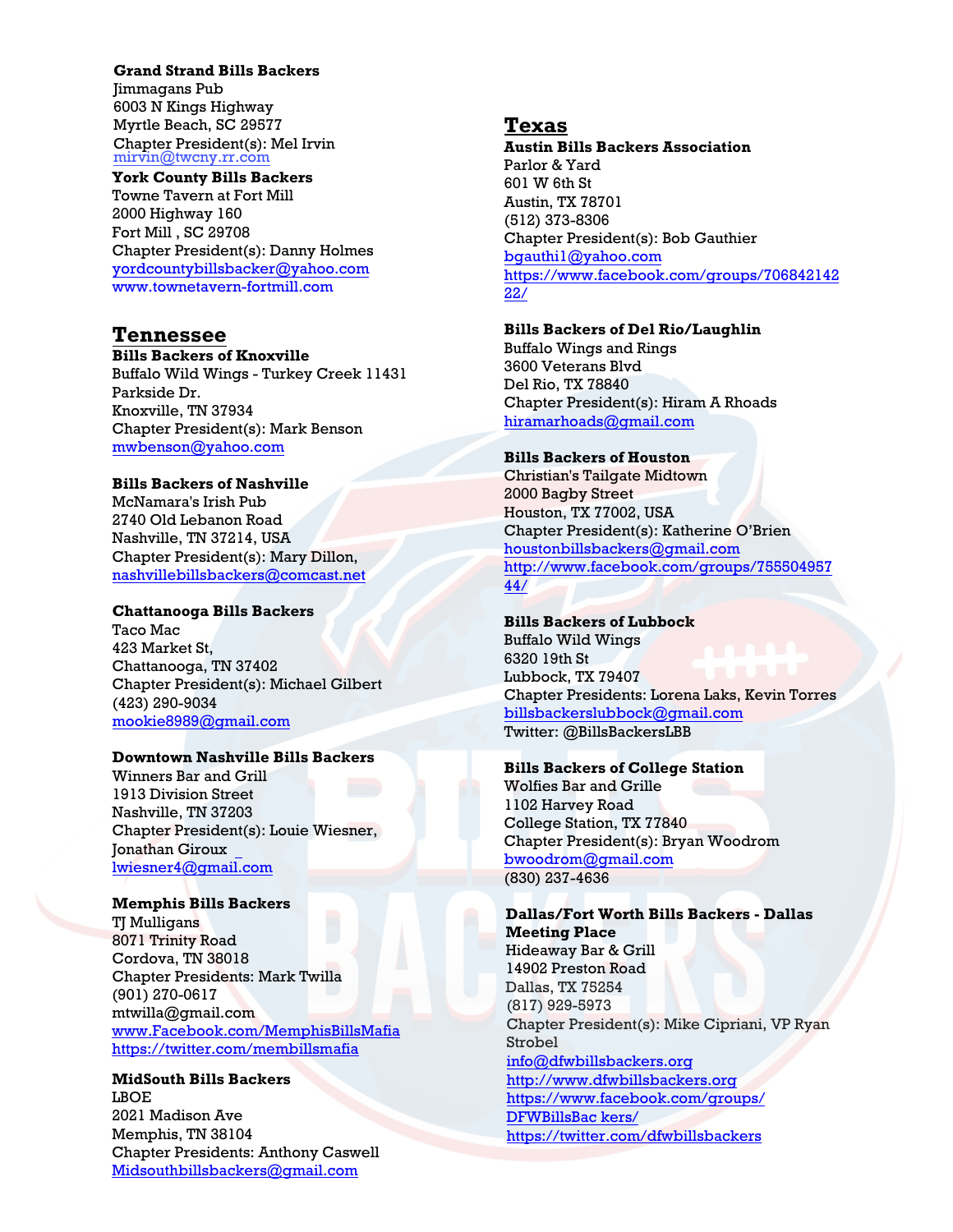# **Dallas/Fort Worth Bills Backers - Fort Worth Meeting Place**

Buffalo Bros. Pizza & Wings 3015 South University Drive Fort Worth, TX 76109, USA Chapter President(s): Mike Cipriani, VP Ryan Strobel (817) 929-5973 info@dfwbillsbackers.org http://www.dfwbillsbackers.org [https://www.facebook.com](mailto:info@dfwbillsbackers.org)/groups/DFWBillsBac [kers/](http://www.dfwbillsbackers.org/) [https://twitter.com/dfwbillsbackers](https://www.facebook.com/groups/DFWBillsBackers/)

## **[El Paso Bills Backers](https://twitter.com/dfwbillsbackers)**

Clicks Billiards 1201 Airway Boulevard El Paso, TX , USA Chapter President(s): Michael Bacon, mbacon1951@sbcglobal.net Lynn W. Hines, 915-821-7175 https://www.facebook.com/ElPasoBuffaloBills **Backers** 

## **[North Austin Bills Backe](mailto:info@dfwbillsbackers.org)rs**

[Maggiores](http://www.dfwbillsbackers.org/)  [1420 Cypress Creek Rd #100](https://www.facebook.com/groups/DFWBillsBackers/)  [Cedar](https://www.facebook.com/groups/DFWBillsBackers/) Park, TX 78613 [Chapter President\(s\): Mike Brandel](https://twitter.com/dfwbillsbackers)  Mikebrandel@gmail.com www.facebook.com/northaustinbillsbackers

## **North Houston Bills Backers**

Buffalo Run 440 Rayford Rd (Suite 115) [Spring, TX 77840](mailto:mbacon1951@sbcglobal.net)  [Chapter President: Jim Turner,](https://www.facebook.com/ElPasoBuffaloBillsBackers)  (832) 813-8619 [northhou](https://www.facebook.com/ElPasoBuffaloBillsBackers)stonbillsback@gmail.com [Facebook Group - Chapter](https://www.facebook.com/groups/BillsBackersHouston/) [Facebook Group - Location](https://www.facebook.com/BuffaloRunTX/)

# **North Padre Island Bills Mafia**

The Slip 15037 S Padre Island Drive [Corpus Christi, TX 78418](mailto:Mikebrandel@gmail.com) [Chapter President: Lena May](http://www.facebook.com/northaustinbillsbackers)  (716) 713-1520 lenaamay@gmail.com [Facebook Group](https://m.facebook.com/groups/929287210557449)

### **East Side Austin Bills Backers** Nickel City 1133 E 11th Street [Austin, TX 78702](mailto:northhoustonbillsback@gmail.com) [Chapter President\(s\): Logan Green,](https://www.facebook.com/groups/BillsBackersHouston/)

[Chris Green](https://www.facebook.com/groups/BillsBackersHouston/) letsg0buffal0@yahoo.com [Facebook Group](https://www.facebook.com/groups/eastsidebillsbackers/)

### **San Antonio Bills Backers**

Anchor Bar San Antonio 4553 N Loop 1604W San Antonio, TX 78249 Chapter President: Michael Brand, mikejbrand@gmail.com [Facebook Group](https://www.facebook.com/groups/718641914 857565/)

### **Bills Backers of Fort Worth/Keller**

[Twin Peaks Fossil Creek](mailto:mikejbrand@gmail.com)  [6650 North Freeway](https://www.facebook.com/groups/718641914857565/)  [Fort Wor](https://www.facebook.com/groups/718641914857565/)th, TX 76137 Chapter Presidents(s): Robert Kretz pdspres@yahoo.com (817) 766-7462

# **Utah**

**[Buffalo Bills Ski & Sn](mailto:pdspres@yahoo.com)owboard Team**  The Boneyard Wine Dive 1251 Kearns Boulevard Park City, UT 84060 Chapter President(s): Lucianne Sosnowski (435) 513-0114 Luci122955@yahoo.com

## **Salt Lake City Bills Backers**

[The Green Pig](mailto:Luci122955@yahoo.com) 31 E 400 S Salt Lake City, UT 84111 Chapter President(s): Dave Todoroff, Chris Gouda (801) 792-0967 dtodoroff@msn.com

# **Virginia**

**Anchor Bar RVA** Anchor Bar Richmond 9202 Stony Point Parkway Richmond, VA 23235, USA [Chapter President\(s\): Ed Kinc](mailto:sarah@whenbuffaloesfly.com)[aid](https://www.facebook.com/ABRichmond) (716) 806-1541 sarah@whenbuffaloesfly.com https://www.facebook.com/ABRichmond

### **Bills Backers of Front Royal**  Mojo's Grill & Bar 424 A South St Front Royal, VA 22630, USA [Chapter President\(s\)](mailto:rw1013@gmail.com): Ray Woods, (703) 627-1189 rw1013@gmail.com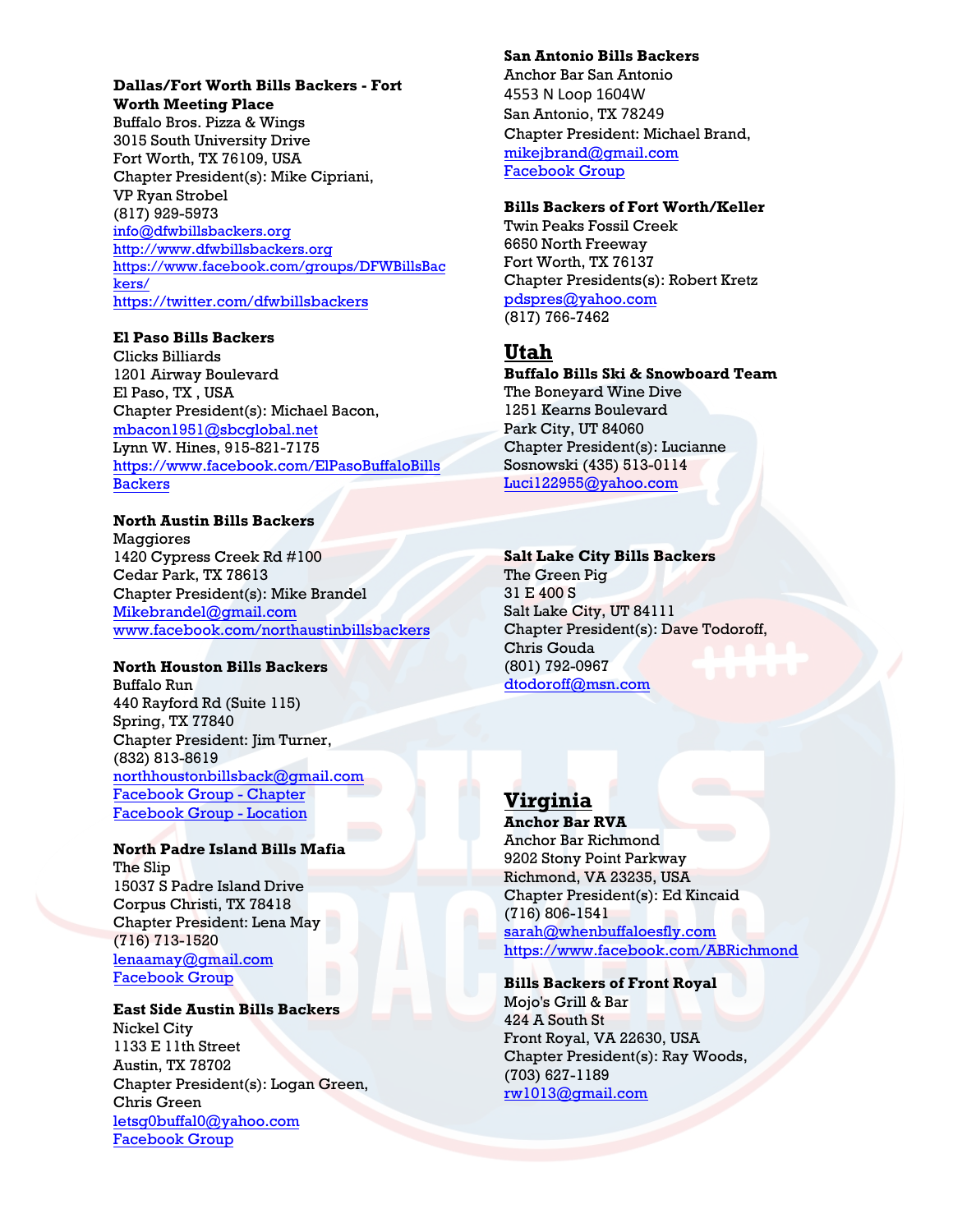#### **Bills Backers of Virginia**

AJ Gators Sports Bar 3908 Holland Road Virginia Beach, VA 23185, USA Chapter President(s): Jennifer LeClaire, (757) 340-3722 [jenniferm0705@gmail.com](mailto:jenniferm0705@gmail.com) [http://www.billsbackersofvirginia.com](http://www.billsbackersofvirginia.com/)

### **Bills Backers of Virginia Beach**

Mike's Break Room 3717 Tiffany Lane Virginia Beach, VA 23456 Chapter President(s): Ponch Cabaday (757) 376-8951 [hrochelle@cox.net](mailto:hrochelle@cox.net) [http://www.bills-backers.com](http://www.bills-backers.com/)

#### **Bills Backers of Woodbridge**

Brittany's Restaurant and Sports Bar 12449 Dillingham Square Woodbridge, VA 22192, USA Chapter President(s): Brian A Nowacki, [b.nowicki1979@yahoo.com](mailto:b.nowicki1979@yahoo.com) [www.facebook.com/woodbridgebillsbackers](http://www.facebook.com/woodbridgebillsbackers)

#### **Bills Backers of Lynchburg, Virginia**

Stoney Badger Tavern 3009 Old Forest Road Lynchburg, VA 24503 Chapter President: Mike Quinn [\(434\) 238-4133](mailto:buffbillsbackersalexandria@gmail.com) mikequinnrc@gmail.com www.facebook.com/lynchburgbillsbackers

### **Bills Backers of Newport News, VA**

Chihuahuas Mexican Grill 309 Oyster Point Road Newport News, VA 23602 [Chapter President: Robert](mailto:mikequinnrc@gmail.com) Edbauer, (757) 817-3083 [billsbackersofnn@gmail.com](http://www.facebook.com/lynchburgbillsbackers)

## **Charlottesville Buffalo Bills Backers**

Trinity Irish Pub 1505 University Avenue Charlottesville, VA 22903, USA Chapter President(s): Patrick Webb, (434) 295-7100 cvillebillsbackers@gmail.com [http://cvillebillsbackers.com/](mailto:cvillebillsbackers@gmail.com) [Facebook Group](https://www.facebook.com/CharlottesvilleBuffaloBillsBackers/?hc_ref=ARR_TWq2t_1UQNCrAksbRRFfS4crz8GTGOwDOLicGXj4tnS0QIA68N4i3O0ONrGQWgU&fref=nf) **[Twitter](https://twitter.com/CVilleBillsBkrs)** [Instagram](https://www.instagram.com/cvillebillsbackers/)

### **Long Distance Bills Backers of Richmond, VA**

Gus's Italian Café and Sports Bar 7358 Bell Creek Rd Mechanicsville, VA 23111 Chapter President: Patrick Baber,

(804) 730-9620 patrick.baber@gmail.com [https://www.facebook.com](mailto:patrick.baber@gmail.com)/groups/TheLongD [istanceBillsBackersOfRVA/](https://www.facebook.com/groups/TheLongDistanceBillsBackersOfRVA/)

#### **Northern Virginia Bills Backers**

Jimmy's Old Town Tavern 697 Spring St. Herndon, VA 20170, USA Chapter President(s): Glen Host, [buffalobillsbackers@yahoo.com](mailto:buffalobillsbackers@yahoo.com)

### **Fredericksburg Bills Backers**

Hard Times Cafe 5099 Jefferson Davis Highway Fredericksburg, VA 22408 Chapter President(s): James Stewart stewartje29@gmail.com (571) [235-4299](mailto:jacobpastwik@gmail.com)  [Instagram](https://www.instagram.com/fredericksburgbillsbackers/?fbclid=IwAR3Xp5BPY-MQfRBNC2FsSvrI_DdmAgj3avTBdFaZYotzDu9PoyvKIqLmtcY) [Facebook Group](https://www.facebook.com/FredericksburgBillsBackers/Maltese)

#### **RVA Bills Backers**

Hurley's Tavern 4028 Cox Rd Suite J Glen Allen , VA 23060 [Chapter President\(s\): Melanie Barr-](mailto:glenallenbillsbackers@gmail.com)Ebsary, [Matt Harrington and Freddy Martinez](https://www.facebook.com/groups/295054533927853/)  [gl](https://www.facebook.com/groups/295054533927853/)enallenbillsbackers@gmail.com www.facebook.com/ groups/295054533927853 /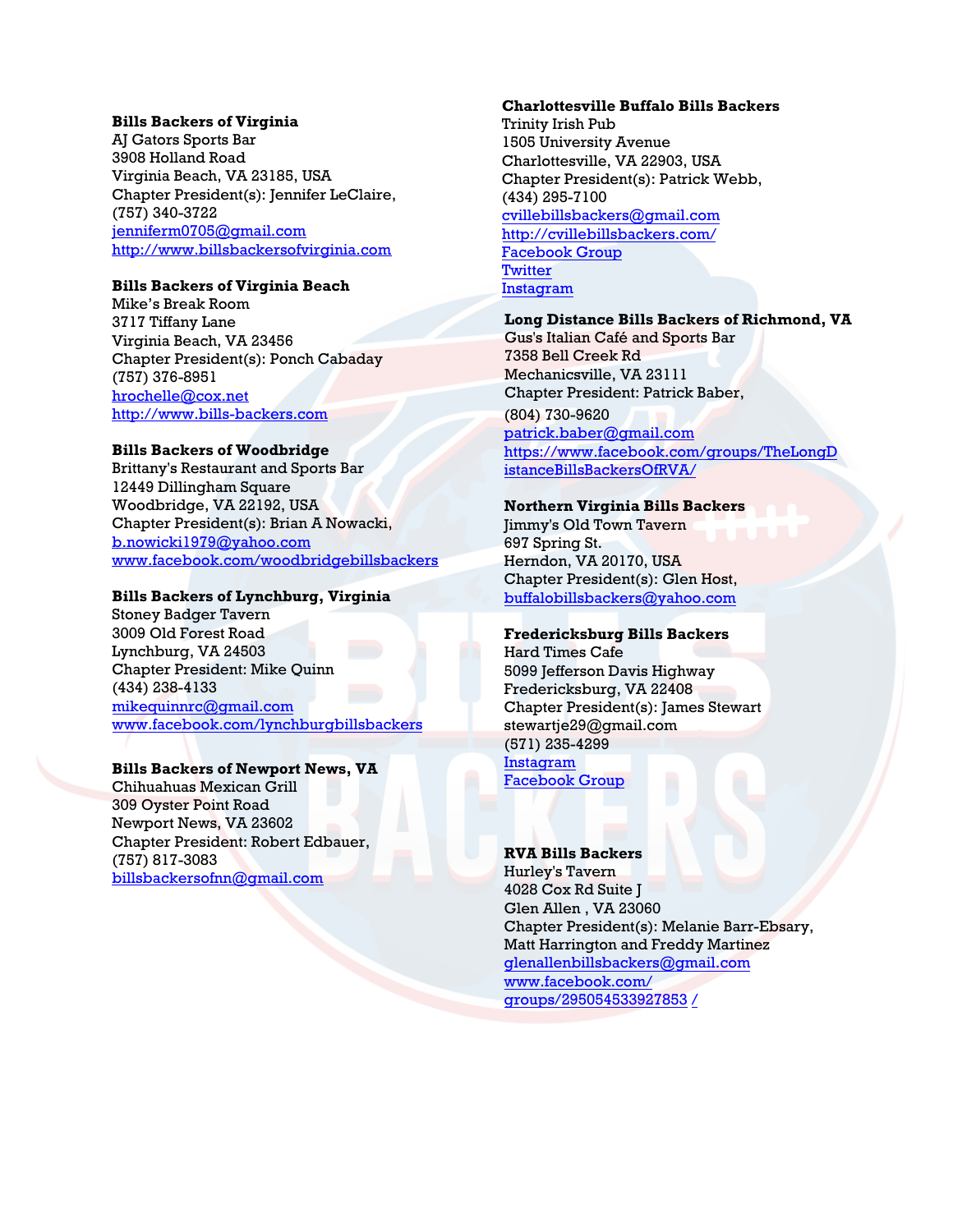#### **Williamsburg Bills Backers**

Revolution Golf and Grille 1430 High Street Williamsburg , VA 22185 Chapter President(s): Jim Hartney (410) 812-6460 [hondof15@hotmail.com](mailto:hondof15@hotmail.com)

# **Washington**

**Bills Backers of Seattle**  Art Marble 21 731 Westlake Ave N Seattle, WA 98109 Chapter President: Boegart Bibby, (206) 216-1254 [Boegart@gmail.com](mailto:Boegart@gmail.com) [https://www.facebook.com/pages/Bills-](https://www.facebook.com/pages/Bills-Backers-of-Seattle/171088079583230)[Backers-of-Seattle/171088079583230](https://www.facebook.com/pages/Bills-Backers-of-Seattle/171088079583230) <http://www.highlinerpub.net/>

### **Tri-Cities Bills Backers**

Kimo's 2696 North Columbia Center Boulevard Kennewick, WA 99336, USA Chapter President(s): Seth Atkinson, [aki23icp@yahoo.com](mailto:aki23icp@yahoo.com)

# **Washington D.C.**

**Washington DC Buffalo Bills Backers**  Bar Deco 717 Sixth Street NW Washington, DC 20001 Chapter Presidents: Gregory Wahl and Stacie Hauza [elnok@hotmail.com](mailto:elnok@hotmail.com)  [www.facebook.com/groups/DC.Bills.Backers/](http://www.facebook.com/groups/DC.Bills.Backers/)

#### **Capitol Bills Backers**

Grand Central 2447 18th St NW Washington, DC 20009 Chapter President: Brian Vasile [bjv@grandcentraldc.com](mailto:bjv@grandcentraldc.com) [www.grandcentraldc.com](http://www.grandcentraldc.com/) Twitter: @grandcentraldc

**Exiles Bills Backers**  Exiles Bar 1610 U St. NW Washington DC, 20009 [Chapter President\(s\):](mailto:info@exilesbar.com) Brian Hillery, [info@exilesbar.com](https://www.facebook.com/ExilesBarDC/) [https://www.facebo](http://www.exilesbar.com/)ok.com/ExilesBarDC/ www.exilesbar.com

# **West Virginia**

**Blue Ridge Bills Backers** Copper Still Pub 1911 Winchester Avenue Martinsburg, WV 25401 Chapter President(s): Joe Sappelt, (304) 261-1378 [mandj2697@aol.com](mailto:mandj2697@aol.com)

# **Wisconsin**

**Central Wisconsin Bills Backers**  Stevens Point, WI 54481 Chapter President(s): Brian Auman, Jason Auman briantauman@gmail.com (715) 252-8659

#### **Mad-City Bills Chapter**

Come Back In 508 E Wilson St. Madison, WI 53703 Chapter President(s): Ted Putnam tedoffensive@aol.com

#### **[Milwaukee Area Bills](mailto:tedoffensive@aol.com) Backers**

Steny's 800 S. 2nd St. Milwaukee, WI 53204 (414) 272-7263 Chapter President(s): Justin Kern, Tiffany Wilson mkebillsbackers@yahoo.com https://www.facebook.com/pages/Buffalo-[Bills-Backers-of-Milwaukee/47](mailto:mkebillsbackers@yahoo.com)9896168695376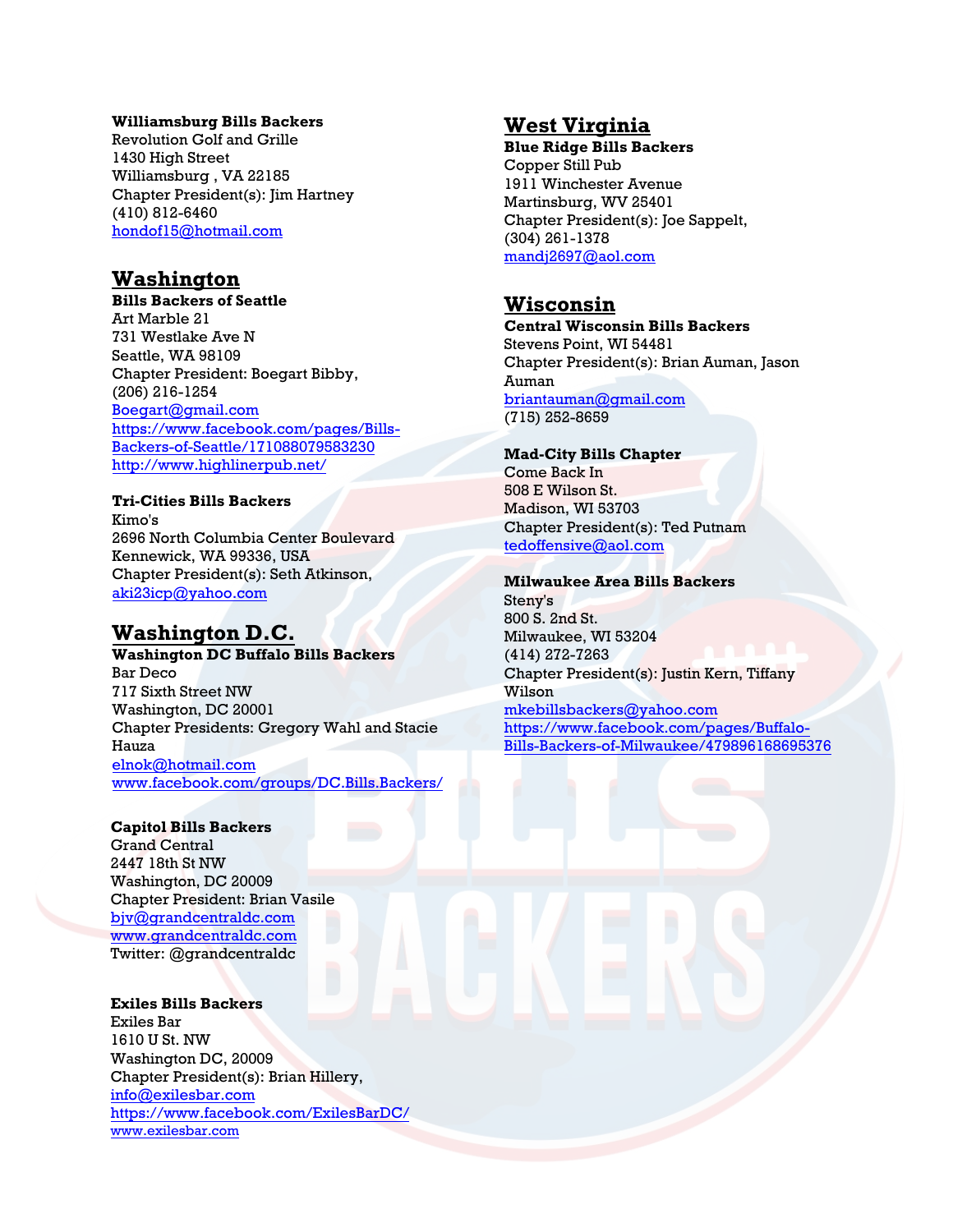# **International**

**52nd St. Toronto Bills Backers**  52nd Street Tap and Grill 30 A Kennedy South Brampton, Ontario L6W3E2 52ndstreet.ca (416) 823-6684 Chapter President(s): Paul Sidhu, Ravi Chahal, [ravrocks@hotmail.com](mailto:ravrocks@hotmail.com) [https://www.facebook.com/events/139733716](https://www.facebook.com/events/1397337167152856/) [7152856/](https://www.facebook.com/events/1397337167152856/)

## **Buffalo Bills Backers of Germany**

Hilgardring 20 Kaiserslautern, AE 67657, Germany Chapter President: Christian Nass christian.nass@me.com

## **[Bills Backers of Guelph Ont](mailto:lesliechurchill@hotmail.com)ario**

[R U Serious Tap and](http://www.ruserious.biz/) Grill 130 Silvercreek Pkwy N Guelph, Ontario N1M7Y5 Chapter President(s): Leslie Churchill (519) 766-0230 lesliechurchill@hotmail.com www.Ruserious.biz

## **Bills Backers of Italy**

Via Olivi 30 30172 Venezia Campo Santa Margherita, Venezia 30123, Italy Chapter President(s): Paolo Miranda, [paolomiranda78@hotma](mailto:dsteel@bigpond.net.au)il.com

### **[Bills Backers of Melbourne](http://www.facebook.com/groups/115769971795/)**

[Crow](http://www.facebook.com/groups/115769971795/)n Casino, Sports Bar 8 Whiteman Street, Southbank Melbourne, 03006, Australia Chapter President(s): David Steel, dsteel@bigpond.net.au http://www.facebook.com/groups/115769971 [795/](mailto:briley@davieslogistics.co.nz)

### **Bills Backers of New Zealand**

1981 Bar & Restaurant 712 Great South Road, Manukau Chapter President(s): Bruce Riley, rileybruce07@gmail.com [Facebook Group](mailto:Ramonluis6@yahoo.com)

## **Bills Backers of Puerto Rico**

Famous Daves Plaza Escorial/Shannon's Pub Plaza Escorial Shopping Carolina Carolina, PR 00729 Chapter President(s): Ramon Rivera Ramonluis6@yahoo.com

#### **Bills Backers of Puerto Rico San Juan**

Greengo's Caribbean Cantina 310 Calle Fortaleza San Juan, PR 00901 Chapter President(s): Brian Dolan [mrbriandolan@yahoo.com](mailto:Ramonluis6@yahoo.com)

### **Bills Backers of Reynosa**

2505 S Calle Madrid Street Pharr, TX 78577 Chapter President(s): Jesus Gonzalez, jessnormglz@hotmail.com

#### **[Bills Backers of Sakhalin R](mailto:jessnormglz@hotmail.com)ussia**

Moosehead 8 Militseyskaya Street Yuzhno, Sakhalinisk 69300 Chapter President(s): Tom Jamieson tjamieson@entouch.net

## **[Bills Backers of Sydney](mailto:tjamieson@entouch.net)**

Star City Casino 80 Pyrmont Street Sydney, Australia Chapter President(s): Ian Fuller Ian.fuller7777@gmail.com

## **[Bills Backers: Monterrey](mailto:Ian.fuller7777@gmail.com) Mexico Chapter**

Fanattic Real San Agustin #222, Plaza Fiesta San Agustin San Pedro Garza Garcia, Nuevo Leon , Mexico Chapter President(s): Jorge Gonzalez, jorgegonzalez@mexbowl.com http://www.facebook.com/groups/220309798 [9/](mailto:jorgegonzalez@mexbowl.com)

#### **[Ea](http://www.facebook.com/groups/2203097989/)st Coast Bills Backers - Fredericton Chapter**  Touchdown Tavern 5 Malanah Ln Maugerville NB, E3A9R2 Chapter President(s): Brian Pilling brianpilling@hotmail.com

### **[Bills Backers Germany](mailto:brianpilling@hotmail.com)**

Kraftpaule Neckarstrasse 132 Stuttgart, B-W 70190, Germany Chapter Presidents: Jens Michael Schmelzle, David Lux jens@dreidenker.com [Facebook Group](https://www.facebook.com/groups/1832308220314025/)